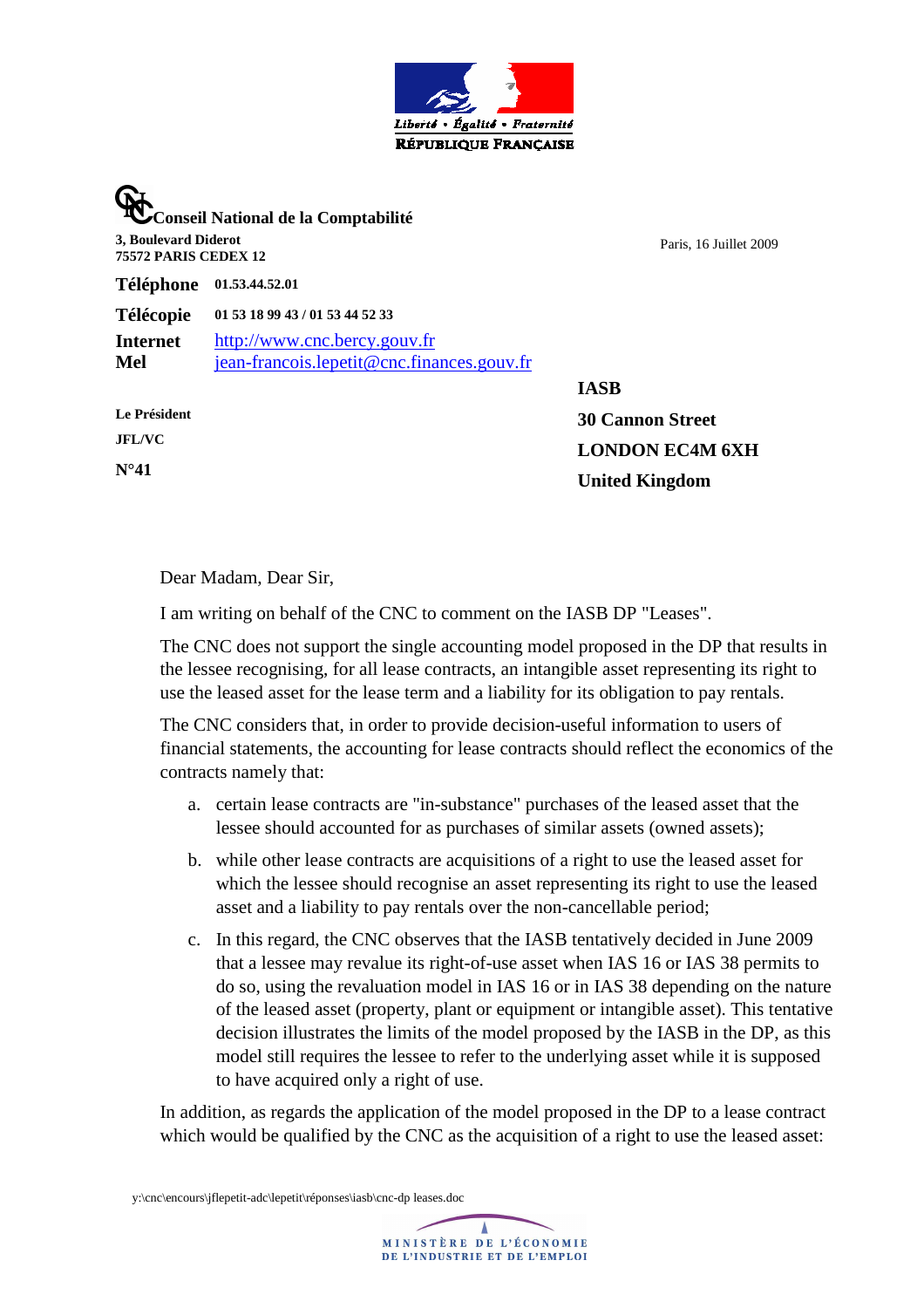- a. The CNC considers that the renewal, termination and / or purchase options of such contracts should be accounted for separately. Indeed, the entity has no obligation under these options; it only has a right to exercise these options. Please refer to our answer to question 13;
- b. The CNC considers that the obligation to pay rentals over the non-cancellable lease term should be discounted using the interest rate implicit in the lease if this is practicable to determine; if not, at the lessee's incremental borrowing rate. Please refer to our answer to question 6;
- c. The CNC considers that the lessee's incremental borrowing rate, when used, should not be reassessed. Please refer to our answer to question 10;
- d. The CNC considers that for lease rentals that are not contingent on changes in an index or rate, the obligation to pay rentals over the non-cancellable period should include the most likely estimate of the contingent rentals payable. The estimate of the contingent rentals payable should be reassessed only for changes in facts and circumstances that significantly impact the economics of the contract. Changes in the obligation to pay rentals arising from such reassessment should be recognised as an adjustment to the carrying amount of the right-of-use asset. Please refer to our answer to question 16;
- e. The CNC considers that for lease rentals contingent on changes in an index or rate, the lessee would initially measure the obligation to pay rentals using the index or rate existing at the inception of the lease. Changes in the amount payable arising from changes in the indices would be recognised in profit or loss. Please refer to our answer to question 16;
- f. The CNC considers that residual value guarantees should be measured under the same approach that the CNC defends for lease rentals that are not contingent on changes in an index or rate (see paragraph d. above). Please refer to our answer to question 21;

Furthermore, the CNC questions the due process of this project and the publication of a DP limited to lessee accounting. How is it possible under such conditions for constituents to appropriately express their views if the proposed model does not address both the accounting by lessees and lessors?

The CNC considers that an incomplete model prevents stakeholders from having an appropriate overview of the project. In addition, the CNC is of the view that it limits the robustness of the overall model, as shown by the Board's tentative decisions at its June 2009 meeting on the accounting for lease contracts by lessors. The CNC considers that it is essential that the IASB publish a DP on the specific subject of lessor accounting as soon as possible.

In this context, the CNC believes that there is not relevant at this point in time to address questions 25 to 29 of this DP.

Moreover, the CNC stresses that the views expressed in this comment letter might have to evolve in the light of the IASB's future decisions when dealing with lessor accounting.

In addition, the CNC has a number of concerns about the IASB's proposed model: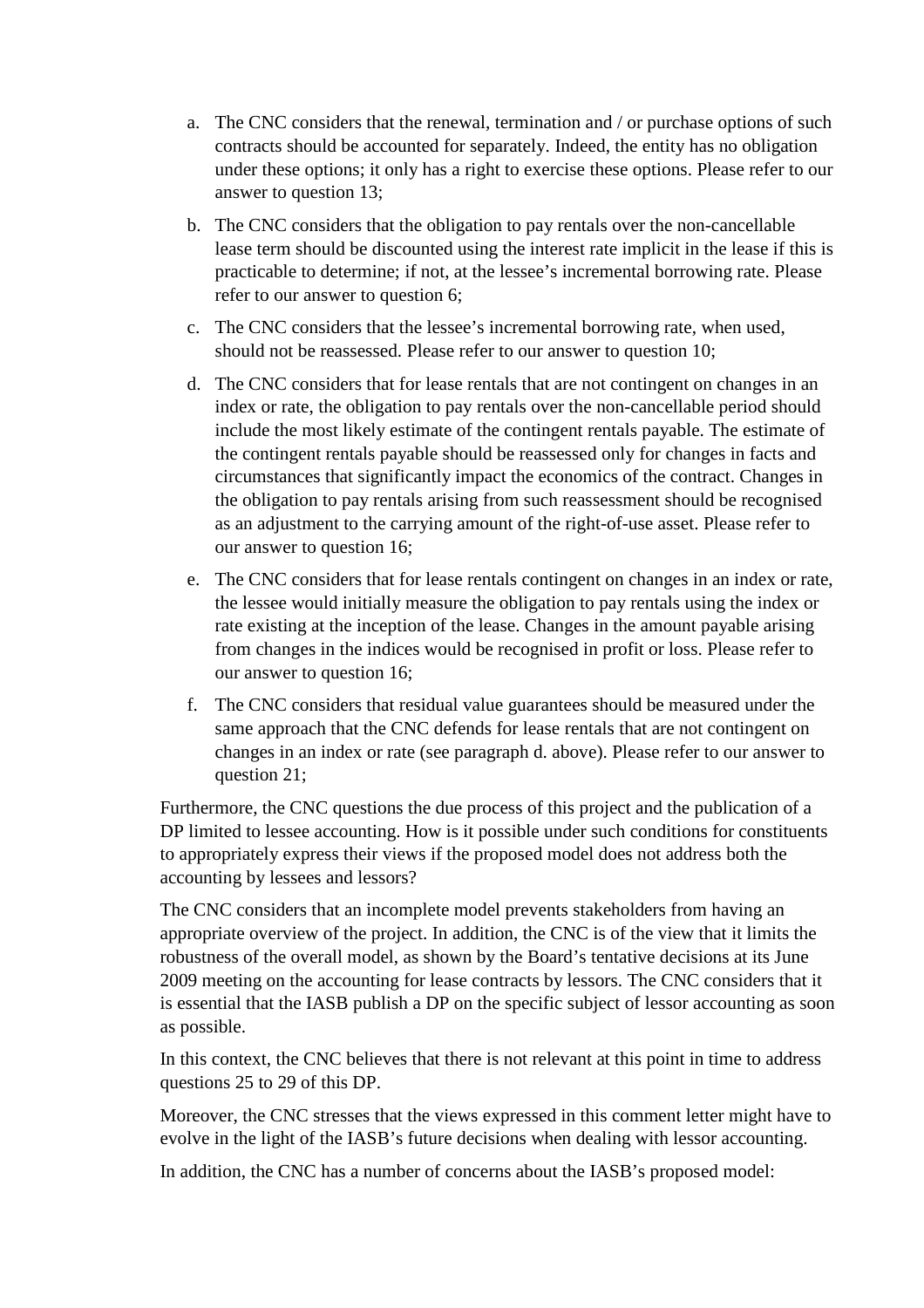- a. The CNC is not convinced that the IASB has appropriately analysed if the proposed model provides users with decision-useful information that meets their needs. Please refer to our general comments in Appendix 1;
- b. The CNC is not convinced that the proposed model is effective in responding to opportunities to structure transactions, which has been identified by the IASB as one of the major criticisms of the existing accounting model. The CNC is particularly concerned that the proposed model would, if the IASB does not appropriately address the issue of the distinction between lease contracts and service contracts, simply replace the existing possibility to structure transactions by using the distinction between finance lease contracts and operating lease by the possibility to use the distinction between lease contracts and service contracts. Please refer to our answer to question 1;
- c. The CNC considers that the IASB should clearly justify what the difference between a lease contract and an "executory" service contract is as it is not appropriately addressed in the DP, albeit crucial in the rationale. Executory contracts create reciprocal obligations between the parties and do not generally result in the initial recognition of assets and liabilities. The CNC believes that if this distinction is not clearly established, the model proposed in the DP may result in an extension to other services contracts by way of contamination, extension to which the CNC is opposed. Please refer to our answer to question 1;
- d. The CNC is not convinced that the IASB has appropriately considered the costs /benefits ratio of this project and taken full measure of its impacts for preparers, particularly in terms of information systems or internal controls. The CNC requests the IASB to implement a robust testing of these costs for preparers in the light of its expected benefits and to consider in particular the continuous reassessments of the liability required by the proposed model as a result of the continuous reassessment of the discount rate, the most likely term of the contract, the probability weighted approach for contingent rentals and the residual value guarantees. The CNC questions most particularly the model proposed when accounting for certain very short term lease contracts. Please refer to our answer to question 2;

Our detailed answers to the Discussion Paper's questions are set out in the Appendix 1 to this letter.

We hope you will find these comments useful and would be pleased to provide any further information you might require.

Yours sincerely,

 $\overline{\mathscr{M}}$ 

Jean-François Lepetit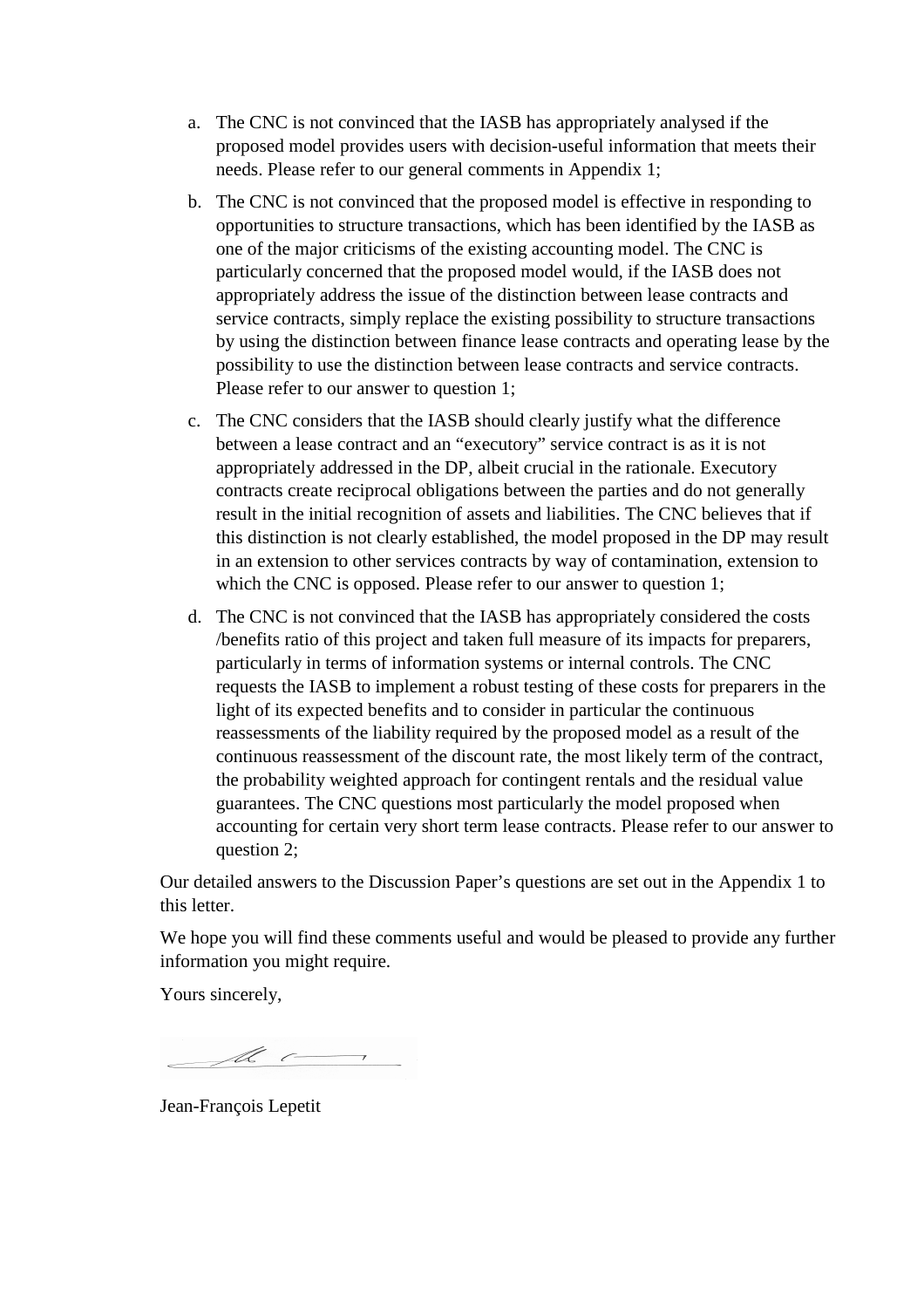# **Appendix 1**

## **General comment on the value of information provided to users by this model (GC1)**

- 1. The CNC observes that users' needs have not been thoroughly discussed in the DP and that the comments made in this regard in DP 1.12 (a) are particularly brief.
- 2. The CNC is not convinced that the IASB has appropriately analysed users' needs.
- 3. The CNC understands that all users do not necessarily need the same information. Nevertheless, the CNC understands that adjustments made by users are in most cases an attempt to capture the unrecognised "core" assets by using information provided in the notes and that this information consists of payments for the non-cancellable term and that such payments are not discounted. However, the model in the DP proposes to recognise the present value of the obligation to pay rentals for all lease contracts, including the rentals of optional periods.
- 4. The CNC urges the IASB to thoroughly discuss the following topics with users:
	- a. Do users expect the liabilities for all lease contracts to be recognised in the statement of financial position? Or only the liabilities for certain contracts, for example, "core" assets leases? Should the liability represent rentals for the minimum lease term or include rentals for optional periods too? Should the liability be undiscounted or discounted? Are users really interested in a "liability" approach or would they prefer a "whole asset" approach?
	- b. What is the level of reliability expected by users from this information? The CNC observes that the model proposed in the DP increases volatility in the statement of financial position and in the income statement. Is this really what users want?
- 5. The reconsideration of users' needs is essential because it is the only way to validate that the DP meets these needs. It would ensure that users do not require additional information, albeit in a different form for example through non financial information or ratios. In this case, the CNC believes that this would question the relevance of the information provided by the proposed model.

# **Chapter 2: Scope of lease accounting standard**

## **Question 1**

The boards tentatively decided to base the scope of the proposed new lease accounting standard on the scope of the existing lease accounting standards. Do you agree with this proposed approach? If you disagree with the proposed approach, please describe how you would define the scope of the proposed new standard.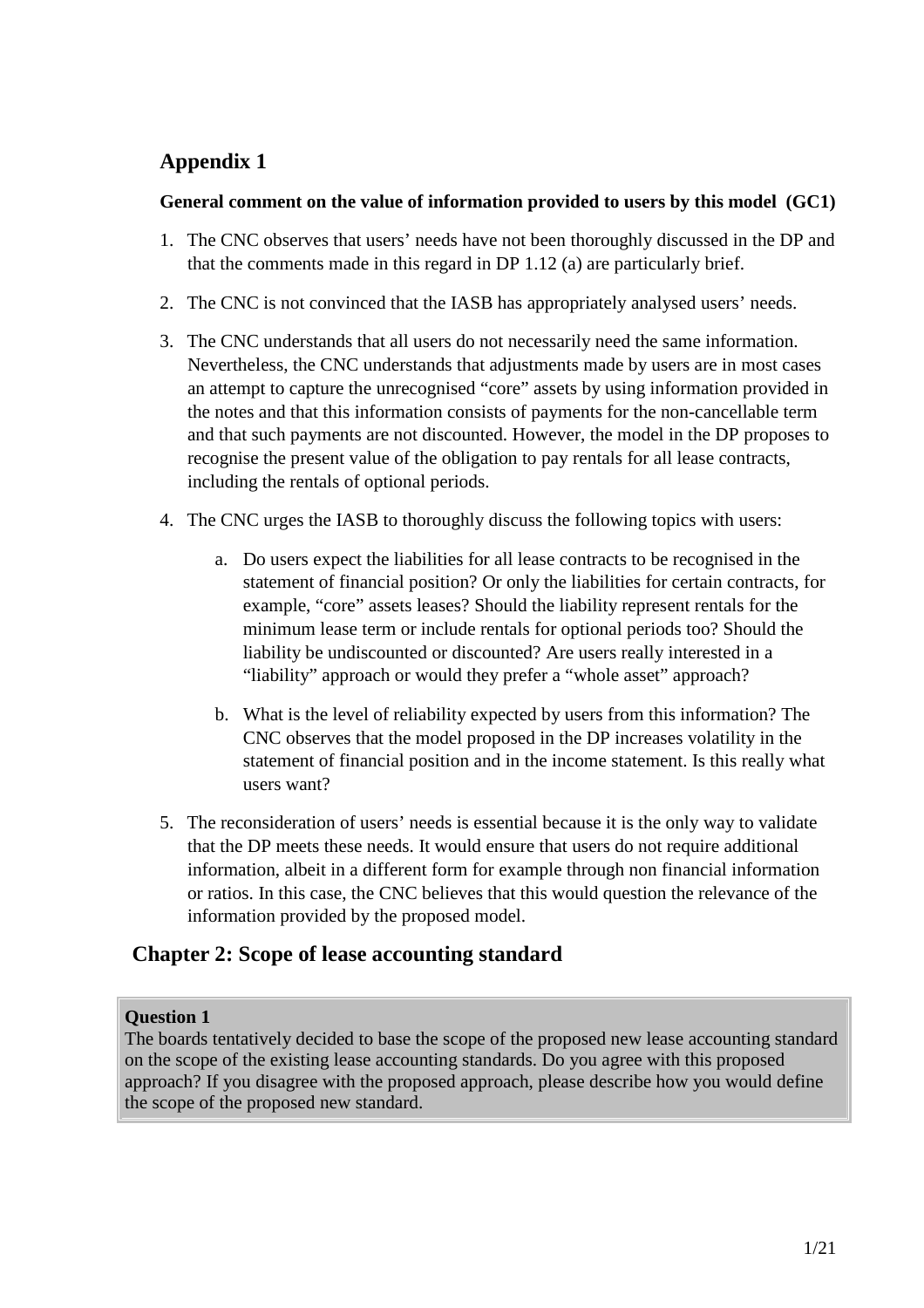#### **General comment**

- 6. The CNC agrees with the IASB's proposal to base the scope of the proposed new lease accounting project on the scope of the existing IFRS lease accounting standards.
- 7. However, the CNC considers that the IASB should address a certain number of issues relating to this existing scope before the publication of the future ED "Leases", namely:
	- a. The CNC considers that the IASB should justify the difference between a lease contract and a service contract. Indeed, the CNC believes that the provisions of the DP "Leases" would affect the recognition and measurement of other contracts currently considered as executory if the IASB does not clearly set out the "boundaries" between these different contracts. The CNC is opposed to such an extension (please refer to our detailed answer in Q1.1 below);
	- b. The CNC considers that it is essential that the IASB addresses the issues arising from the application of IFRIC 4. The CNC believes that, if these clarifications are not provided, the DP would result in replacing the existing issue of the distinction between a finance lease and an operating lease by that of the distinction between a service contract and a lease contract (please refer to our detailed answer in Q1.2 below);
	- c. The CNC considers that the IASB should provide additional guidance on how to distinguish payments for services from payments for the right to use an asset. The CNC agrees with the arguments set out by the IASB in DP 2.6 (d);
	- d. The CNC believes that the IASB should reconsider the existing scope exclusions of IAS 17, justify them and more particularly clarify the accounting treatment for contracts on intangible assets (please refer to our detailed answer in Q1.3 below);
- 8. In addition, the CNC is opposed to any change to the existing scope of IAS 17 that may result from an IASB's unilateral decision to bring IAS 17 into alignment with SFAS 13 (please refer to our detailed answer in Q1.4 below).

## **Q1.1. The CNC considers that the IASB should clearly justify what the difference between a lease contract and an "executory" service contract is**

- 9. The CNC considers that the DP does not adequately address what the fundamental differences between a service contract and a lease contract are.
- 10. Indeed, the fundamental question that must be answered is: what distinguishes a lease contract from a service contract? Why does the fact that the lessee controls the right to use the asset differentiate a lease contract from an executory contract such as an employment fixed-term contract, an audit engagement, certain supply contracts or stand-by credit facilities?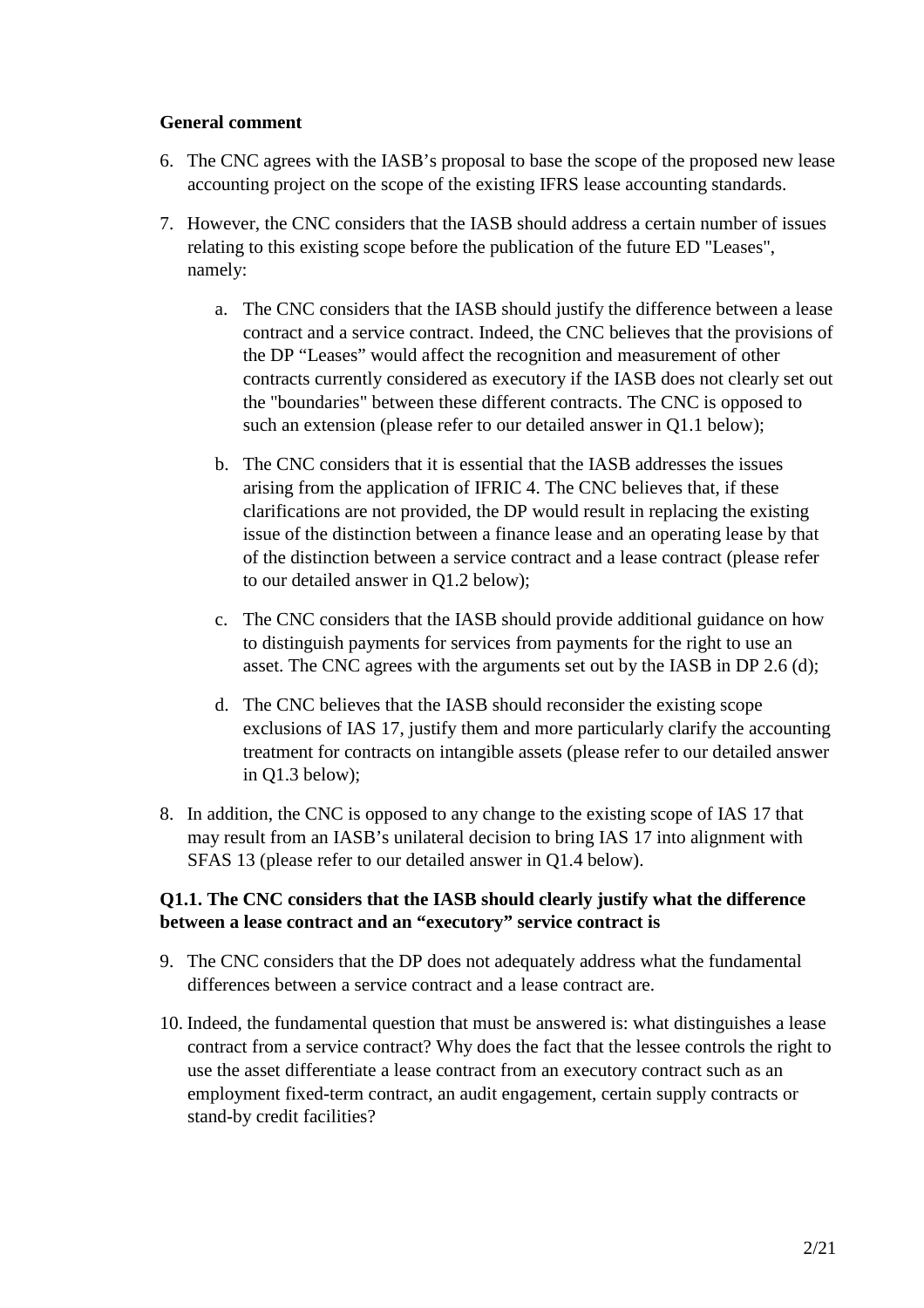- 11. The DP does not answer this question. The CNC observes that the IASB has discussed in the Appendix C6 of the DP, the possibility of an executory contract approach under which all lease contracts would have been accounted for as executory contracts. The argument put forward by proponents of this approach is that the right to use the asset by the lessee is conditional on making payments under the lease and that similarly, the lessee's obligation to make payments is assumed to be conditional on the lessor permitting the lessee to use the asset throughout the lease term.
- 12. This executory contract approach was rejected by the IASB because "it fails to recognize the assets and liabilities of the lessee" namely because of the value of the information it provides. The CNC notes that no conceptual justification has been put forward by the Board.
- 13. The CNC believes that the IASB should clearly establish the conceptual reasons justifying why lease contracts are not executory contracts.
- 14. The CNC is concerned that this project may have unintended consequences on other executory service contracts and may call into question their existing accounting treatment if this distinction is not clearly established.

#### **Q1.2 – Need for clarification of application of IFRIC 4**

- 15. The CNC notes that the IASB intends to clarify the provisions of IFRIC 4 as stated in DP 2.20 (b).
- 16. The CNC believes that these clarifications are necessary. Indeed, contrary to DP 2.10 (b), the CNC is concerned by the difficulties still encountered by constituents in applying IFRIC 4, particularly regarding the specific asset notion. For example:
	- a. What does the concept of fungible assets mean for these contracts?
	- b. How to distinguish a right to capacity (service contract?) from a right to use an asset?
	- c. Is the use of a portion of an asset a lease contract or a service contract?
- 17. Furthermore, the CNC notes that the distinction between a service contract and a lease contract will be all the more essential, as the DP proposes to recognize an asset and a liability for all leases. The CNC considers that this will result in a greater pressure on the scope of IAS 17 (and therefore of IFRIC 4).
- 18. The CNC considers that if the IASB does not address this need for clarification, the DP would probably result in replacing the existing difficulty to distinguish between a finance lease and an operating lease by another difficulty, eg to distinguish between a service contract and a lease contract.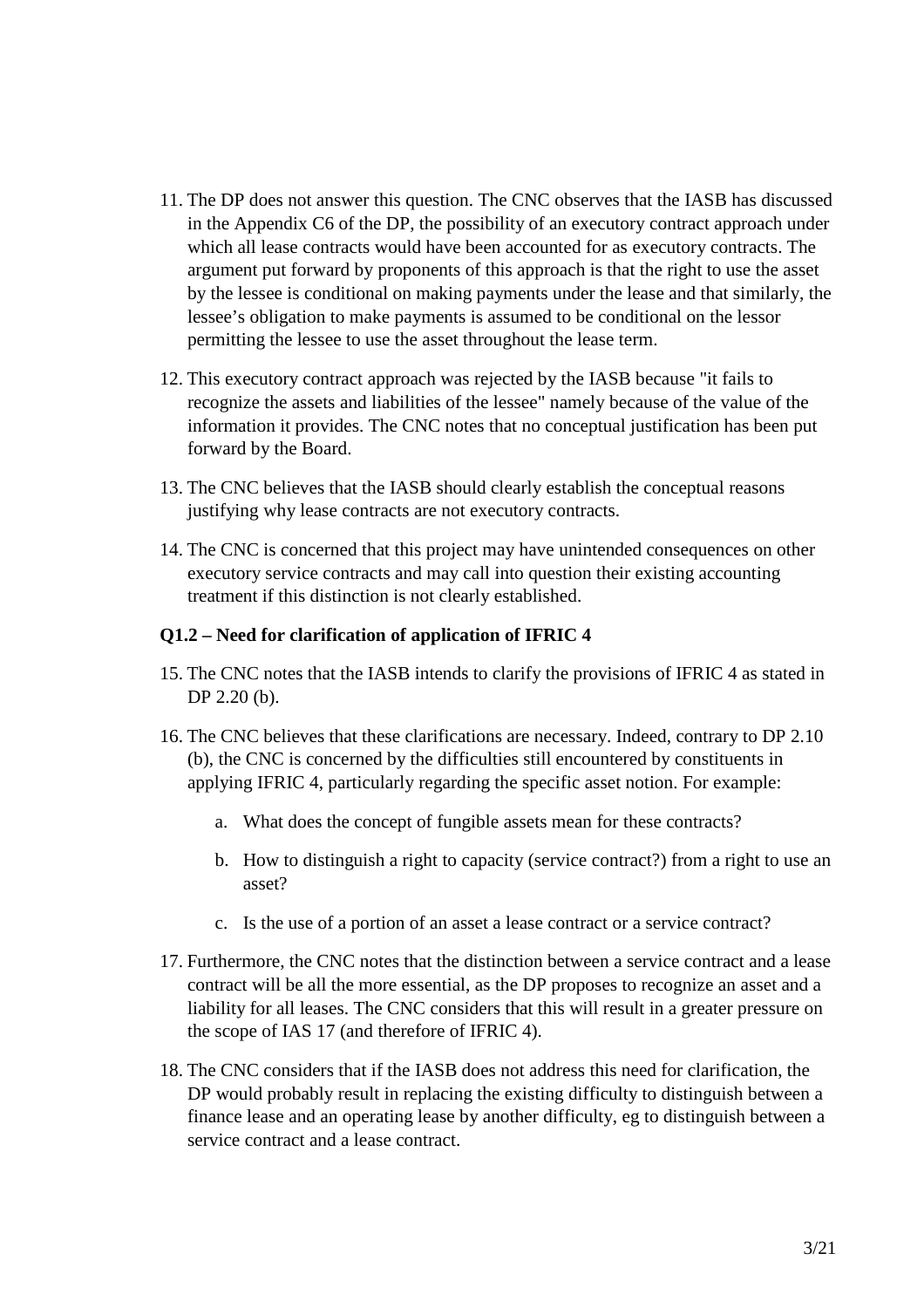- 19. In addition, as set out in DP 1.12, the CNC understands that an important objective of this project is to put an end to the opportunities to structure. In this regard, the CNC is not convinced that this topic is as crucial as put forward by the IASB in the DP. Indeed, the CNC believes that structuring usually relates to very specific transactions that are likely to represent a small number of contracts. This topic should thus be reassessed in the light of the volume of the overall leasing activity.
- 20. However, it should not be excluded, if the principle were to recognize assets and liabilities for all leases, that entities that were motivated to structure operations would continue. Clarifying the distinction between service contracts / lease contracts, would have the merit of limiting the possibilities of resorting to such practices.

### **Q1.3 - Reconsideration of the existing IAS 17 scope exclusions for the leases for certain intangible rights and to explore for or use natural resources**

- 21. The CNC understands that the IASB intends to reconsider the existing IAS 17 scope exclusions. DP 2.13 illustrates it by giving the example of leases to explore for or use natural resources.
- 22. The CNC recommends that the IASB should not limit its review of the existing scope to leases related to natural resources and should also consider leases of intangible assets.
- 23. The CNC notes that certain leases of intangible assets are specifically excluded from the scope of IAS 17 but that the conceptual basis for this exclusion is not discussed. In addition, as confirmed by paragraph B7 of the DP, this exclusion does not apply to all leases of intangible assets.
- 24. This situation is confusing and raises a certain number of practical issues resulting in inconsistent accounting treatments. In practice, contracts on intangible assets are, depending on their nature, accounted for in accordance with IAS 38 (for example, when these contracts are specifically excluded from IAS 17), in accordance with IAS 17 or as a service contract (when these contracts are not specifically excluded from IAS 17 and provide the lessee with a non-exclusive right to use the underlying intangible asset).
- 25. The CNC recommends that the IASB reconsiders the reasons for these exclusions, establish their rationale and clarify the accounting treatment of contracts on intangible assets (by nature of underlying intangible assets) during the next step of this project.
- 26. The CNC is also convinced that this analysis will also result in a constructive assessment of two topics at the heart of this project:
	- a. the distinction between control of an intangible asset and control of a right to use this intangible asset (e.g. IAS 38 vs. Future ED "Leases")
	- b. and the distinction between a service contract and a lease contract.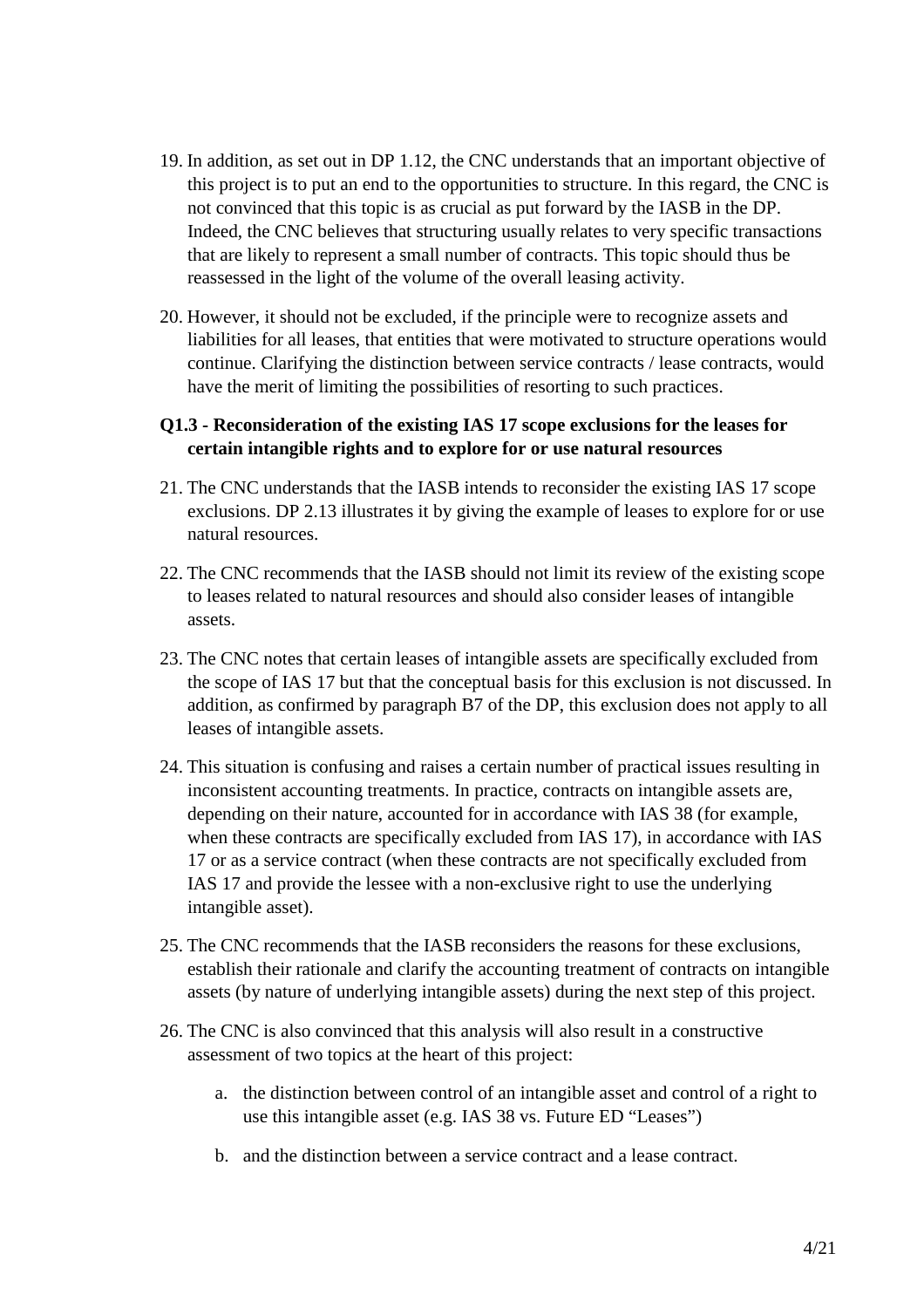#### **Q1.4 - Reconciliation of the scope of IAS 17/SFAS 13**

- 27. The CNC understands that the IASB is planning to reconcile the scope of the standards applicable to leases in IFRSs and US GAAP.
- 28. Paragraph 2.3 of the DP states that this approach would result in all contracts that are accounted for at present as lease contracts being accounted for as leases under the proposed new standard.
- 29. Therefore, the CNC expects such reconciliation process to be limited to an analysis of the differences between IAS 17 and SFAS 13. The CNC agrees with such a reconciliation. On the other hand, the CNC would oppose a process resulting in arbitrary changes in the scope of IAS 17 in order to bring it in line with SFAS 13. Should such changes be made in the absence of a fundamental reconsideration and discussion with constituents of the issues in relation with the scope of the existing IFRSs on leases?

## **Question 2**

Should the proposed new standard exclude non-core asset leases or short-term leases? Please explain why. Please explain how you would define those leases to be excluded from the scope of the proposed new standard.

- 30. The CNC does not agree, on a conceptual basis, with a scope exclusion of certain leases based on the criteria of non-core asset leases or short term leases.
- 31. The CNC considers that such exclusions pose two problems:
	- a. The first is conceptual: the CNC observes it would be difficult to develop a principle that would justify the exclusions envisaged;
	- b. The second is practical: such a principle, were it to be developed, would require additional criteria to be defined to ensure its consistent application, criteria that would in our opinion be arbitrary
- 32. However, the CNC is not convinced that the IASB has appropriately considered the cost / benefits ratio for the preparers of the information provided to users for nonrenewable very short-term contracts (contracts with an expected term of a few months and that are not renewed in practice through similar contracts).
- 33. The CNC recommends that the IASB examine how the application of the overall principle of materiality applies to such contracts during the next phase of this project.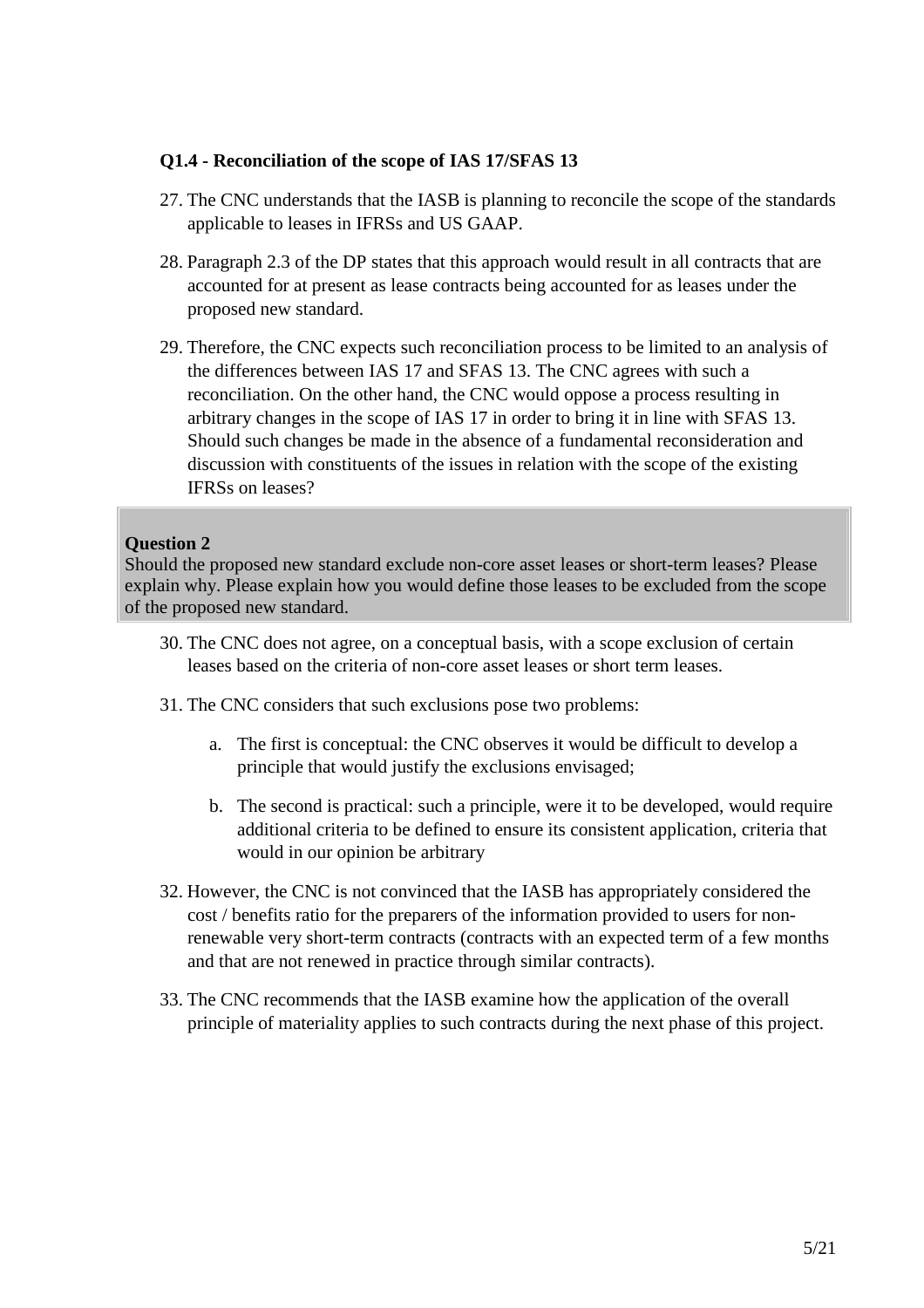# **Chapter 3: Approach to lessee accounting**

#### **Question 3**

Do you agree with the boards' analysis of the rights and obligations, and assets and liabilities arising in a simple lease contract? If you disagree, please explain why.

- 34. The CNC does not agree with the IASB's analysis of rights and obligations, and assets and liabilities arising in a "simple" lease contract e.g. that the lessee purchases the right to use the leased asset for a certain period.
- 35. The CNC considers that, in order to provide decision-useful information to users of financial statements, the accounting for lease contracts should reflect the economics of these contracts namely that:
	- a. certain lease contracts are "in-substance" purchases of the leased asset that should be recognized as would the purchase of a similar leased asset be recognized by the lessee with a corresponding interest-bearing financial liability, in compliance with existing IFRSs;
	- b. while other lease contracts are acquisitions of a right to use the leased asset. In such cases, the lessee should recognise an intangible asset representing its right to use the leased item with a corresponding interest-bearing liability to pay rentals over the non-cancellable lease term, presented within trade payables (refer to our detailed answers to question 5 and following).
- 36. The CNC believes that this distinction is crucial. Indeed, from an operational point of view, a lessee who enters a lease with the intention to finance the acquisition of an asset is not in the same situation as a lessee who has decided to acquire a temporary right to use an asset, thus responding to its need for flexibility. However, the proposed model does not allow for this distinction. As a result, information provided to users would be similar in these two completely different situations.
- 37. The CNC considers that the IASB should develop criteria for distinguishing between these two categories of lease contracts, so that the future lease accounting model would provide decision-useful information reflecting the economics of contracts in all cases.
- 38. In this regard, the CNC observes that the IASB decided in June 2009 that a lessee may revalue its right-of-use asset when IAS 16 or IAS 38 permits so, using the revaluation model in IAS 16 or in IAS 38 depending on the nature on the leased asset (property, plant or equipment or intangible asset). This decision illustrates the limits of the IASB's proposed model, as this model still needs to refer to the underlying asset while the lessee is supposed to have acquired only a right of use.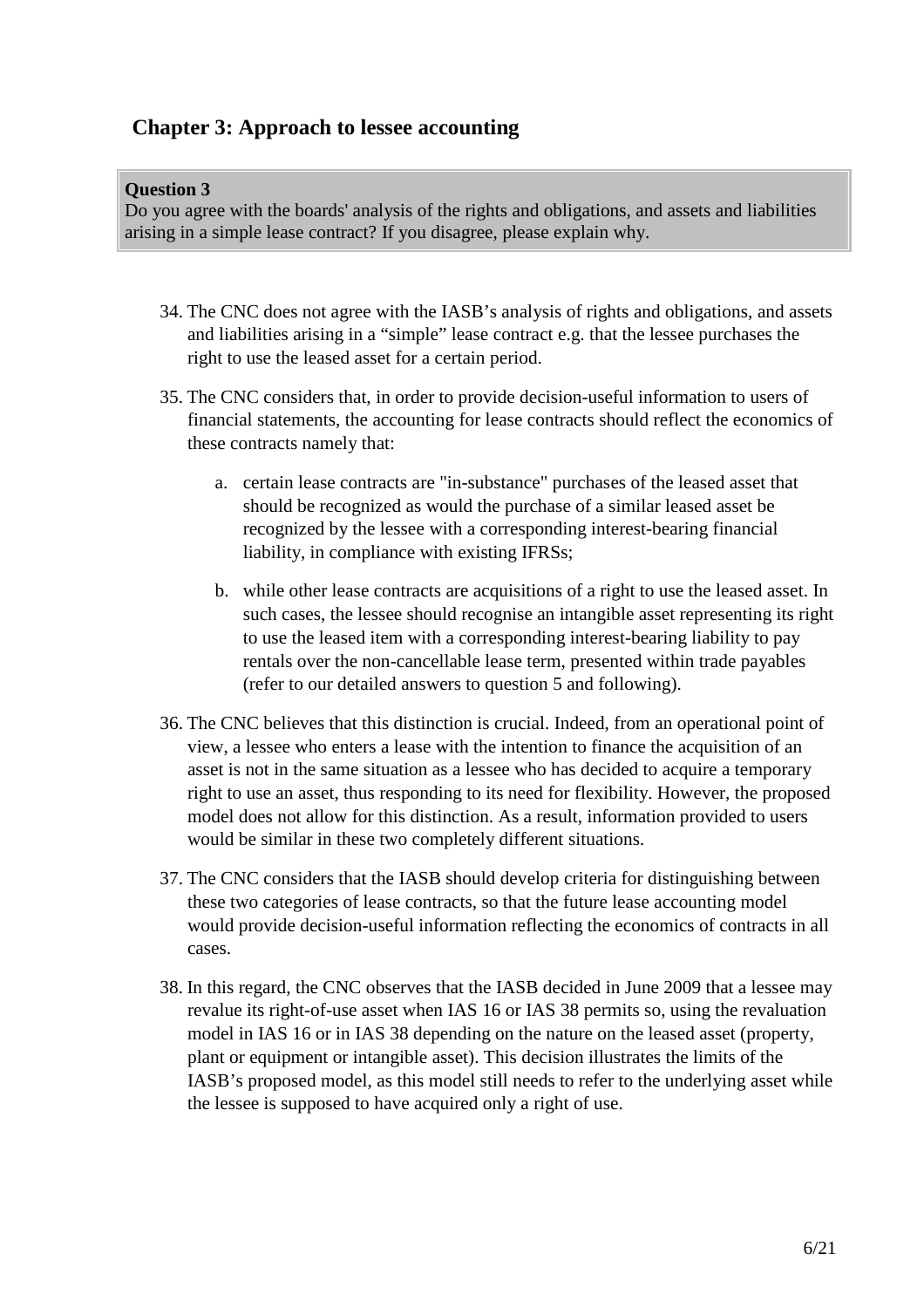39. Furthermore, the CNC also notes that at this stage of the discussion on lessor accounting, the rationale used is quite different, as it is considered that the lessor provides *a service* to the lessee over the lease term. The CNC questions the consistency of these decisions and encourages the IASB to develop as quickly as possible a comprehensive and coherent model of accounting for lease contracts for both lessees and lessors. See for more detail our response to question 25.

## **Question 4**

The boards tentatively decided to adopt an approach to lessee accounting that would require the lessee to recognize:

(a) an asset representing its right to use the leased item for the lease term (the right-of-use asset) (b) a liability for its obligation to pay rentals.

Appendix C describes some possible accounting approaches that were rejected by the boards. Do you support the proposed approach? If you support an alternative approach, please describe the approach and explain why you support it.

- 40. As mentioned in question 3, the CNC does not agree with the proposed approach, and is in favour of a principle of recognition that is based on a distinction between leases that correspond to in-substance purchases of assets and leases that correspond to the acquisition of a right of use.
- 41. Regarding the other approaches that have been considered by the IASB and not retained, the CNC has the following comments:
	- a. The whole asset approach: the CNC notes that some users argue that this approach increases comparability, for example when computing ROCE, as entities that purchase assets and those who lease them recognise the same assets. In addition, the CNC notes that in certain activities, when an entity does not have the same business model as the other entities, for example, by leasing its strategic business assets whereas the other entities purchase them, users restate the financial statements of the former so as to recognise the economic value of the so-considered "missing" assets. However, as discussed before, the CNC is not convinced that a whole asset model is appropriate and provides decision-useful information on the economic nature for all lease contracts, as all leases do not correspond to in-substance purchases of the leased assets;
	- b. The executory contract approach: the CNC is not in favour of an approach that would treat all lease contracts as executory, ie contracts that, according to existing practice, would not result in the accounting for an asset and a liability for the unperformed part of the contract (ie for the remaining term of lease); however, as discussed in question 1, the CNC considers that the IASB should clearly expose the criteria establishing the distinction between service contracts (executory) and leases.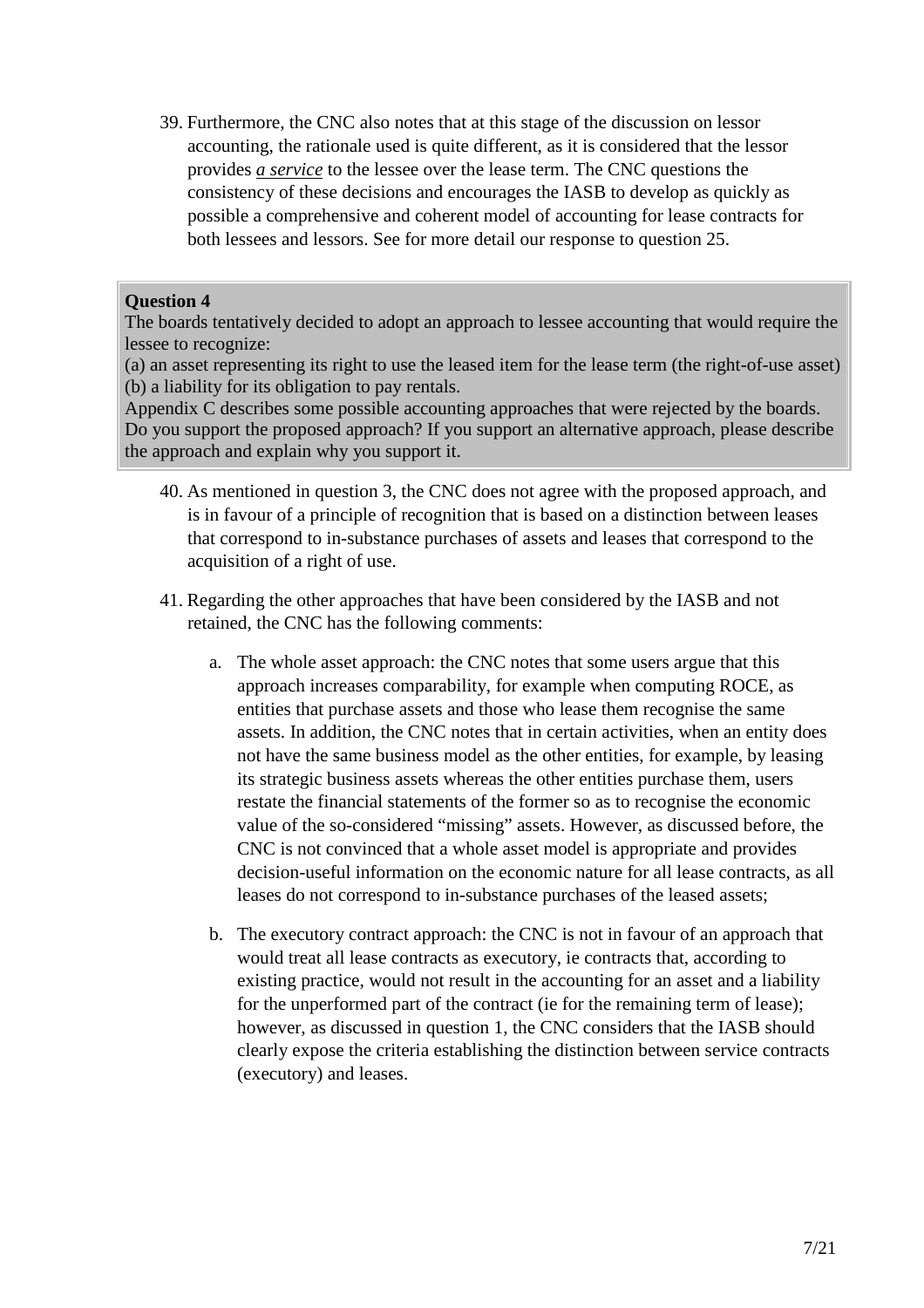c. The approach adopted in IAS 17: the CNC agrees with the IASB that the existing model results in not recognising liabilities for contracts presently classified as operating leases, whereas the entity effectively incurs a liability (for the purchase of the asset or the purchase of the right to use, depending on the nature of the lease).

## **Question 5**

The boards tentatively decided not to adopt a components approach to lease contracts. Instead, the board tentatively decided to adopt an approach whereby the lessee recognizes: (a) a single right-of-use asset that includes rights acquired under options (b) a single obligation to pay rentals that includes obligations arising under contingent rental arrangements and residual value guarantees. Do you support this proposed approach? If not, why?

- 42. *Preliminary comment : Our responses to questions 5 to 23 relate to contracts that are acquisitions of the right to use the leased asset. With regard to leases that are insubstance purchases of the leased item, the CNC considers that these contracts should be accounted for under the existing provisions of IFRSs applicable to the acquisition of the leased asset (refer to our response to question 2).*
- 43. For leases that are acquisitions of the right to use the leased asset, the CNC does not support the so-called "a single asset and a single liability" approach that consists in recognising an asset and a liability including the payments for rentals for optional periods and / or the exercise price for the acquisition of the asset where the exercise of these options is "most likely".
- 44. For these contracts, the CNC is in favour of a model in which:
	- 1. the obligation to pay rentals is limited to rentals for the non-cancellable lease period and the renewal, purchase or cancellation options are accounted for separately. For further details, please refer to our response to question 13;
	- 2. the initial and subsequent obligation to pay rentals includes contingent rentals, except in the case of contingent rentals based on an index or rate. The latter are included only in initial measurement of the obligation on the basis of the index or rate existing at the commencement of the contract. For further details, please refer to our response to question 16;
	- 3. the initial and subsequent obligations to pay rentals include the residual value guarantees determined on a "most likely" basis. For further detail, please refer to our response to question 21.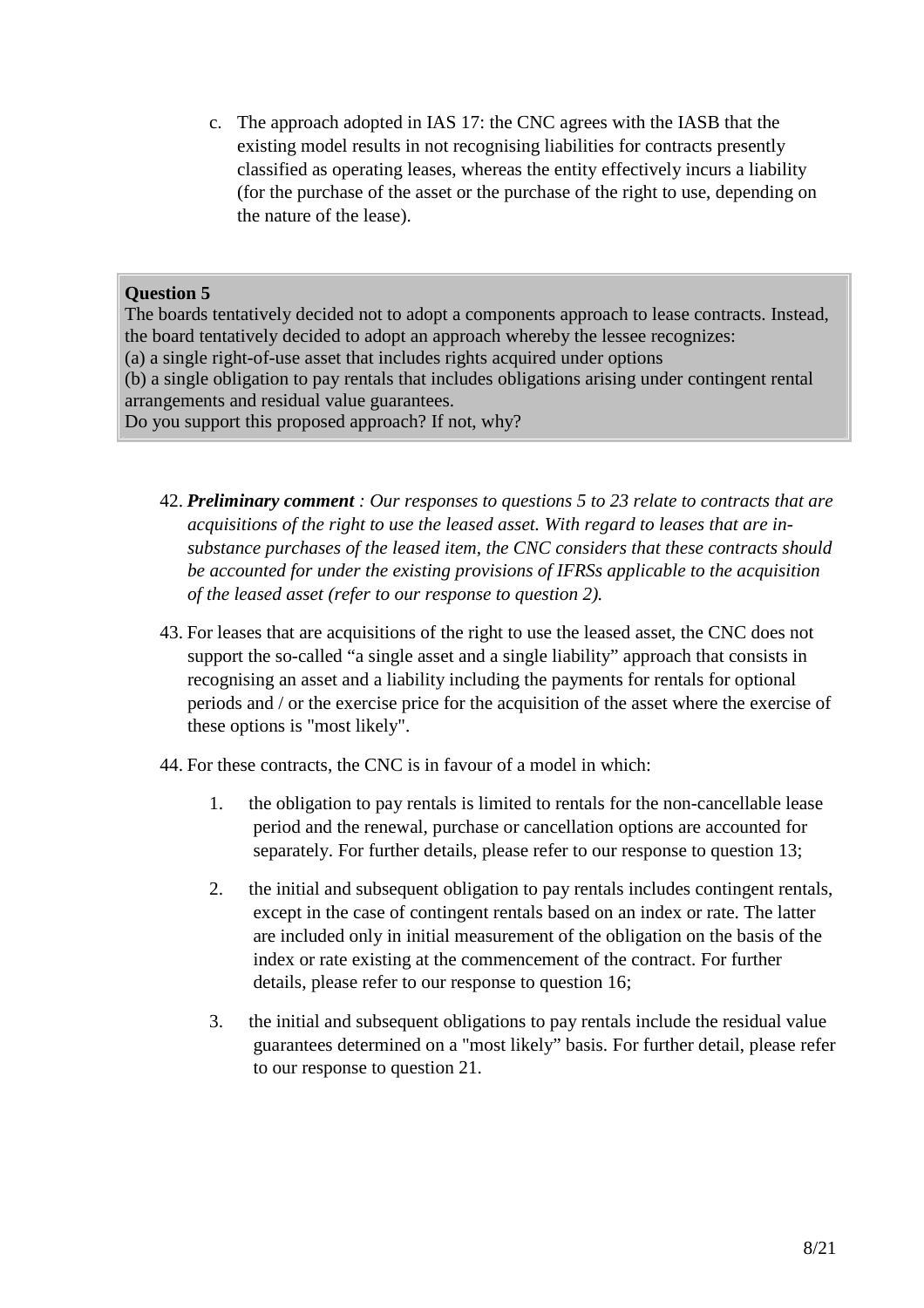# **Chapter 4: Initial measurement**

#### **Question 6**

Do you agree with the boards' decision attempt to measure the lessee's obligation to pay rentals at the present value of the lease payments discounted using the lessee's incremental borrowing rate?

If you disagree, please explain why and describe how you would initially measure the lessee's obligation to pay rentals.

*Our response to this question relates to a lease contract that corresponds to the acquisition of the right to use the leased asset. For further detail, please refer to our preliminary comment to question 5.*

- 45. The CNC agrees with the IASB's proposal to measure the obligation to pay rentals at the present value of these payments.
- 46. However, the CNC does not support the IASB's proposal to discount the obligation to pay rentals using the lessee's incremental borrowing rate.
- 47. The CNC believes that the discount rate used to discount these payments should reflect the economy of the transaction e.g. the acquisition of a right to use an asset over a period of time and the fact that a security is provided throughout the leased item. The interest rate implicit in the lease de facto meets this requirement.
- 48. Therefore, the CNC recommends the existing provisions of IAS 17 for finance leases to be applied, namely the use of the lease's implicit interest rate to discount the obligation when this is practicable to determine and if not, the use of the lessee's incremental borrowing rate.

#### **Question 7**

Do you agree with the boards' tentative decision to initially measure the lessee's right-of-use asset at cost?

If you disagree, please explain why and describe how you would initially measure the lessee's right-of-use asset.

*Our response to this question relates to a lease contract that corresponds to the acquisition of the right to use the leased asset. For further detail, please refer to our preliminary comment to question 5.* 

49. The CNC agrees with that proposal which appropriately reflects the link between the right to use the leased asset and the liability in such contracts and the principle to measure initially an asset at the fair value of the consideration paid, in this case, the obligation to pay rentals.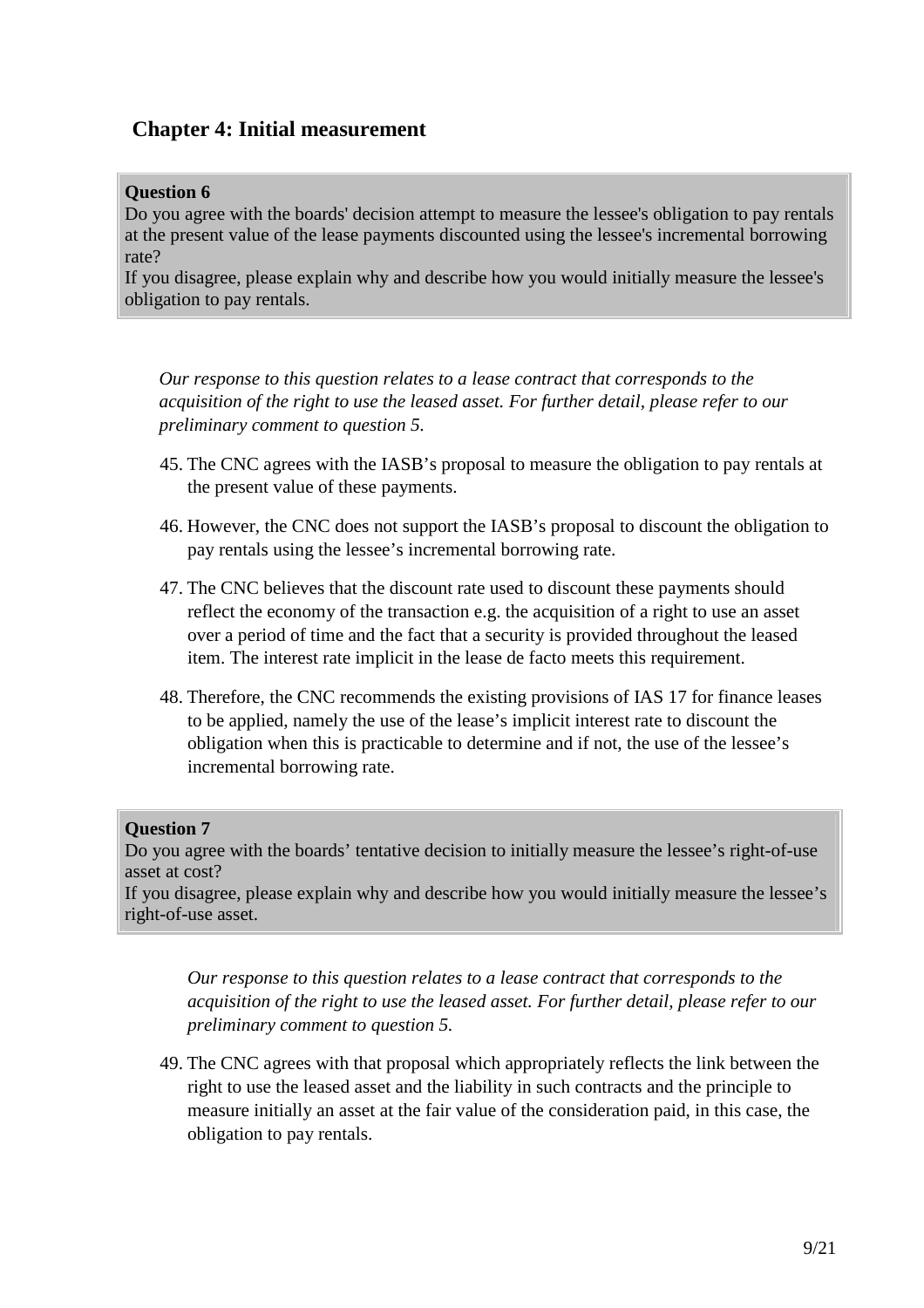# **Chapter 5: Subsequent measurement**

## **Question 8**

 $\overline{a}$ 

The boards tentatively decided to adopt an amortised cost-based approach to subsequent measurement of both the obligation to pay rentals and the right-of-use asset. Do you agree with this proposed approach? If you disagree with the boards' proposed approach, please describe the approach to subsequent measurement you would favour and why.

*Our response to this question relates to a lease contract that corresponds to the acquisition of the right to use the leased asset. For further detail, please refer to our preliminary comment to question 5.* 

## **Q8 .1 – Subsequent measurement of the obligation to pay rentals on an amortised-cost based approach**

- 50. The CNC agrees with the IASB's proposal to adopt an amortised-cost based approach as defined in paragraph  $5.17<sup>1</sup>$  of the DP, to subsequently measure the obligation to pay rentals.
- 51. However, this does not mean that the CNC agrees that the obligation to pay rentals should follow all the IFRSs provisions applicable to financial liabilities measured on such a basis.
- 52. Indeed, the CNC believes that the liability is specific, with regard to its link with the corresponding asset and the nature itself of the contract and that this should be taken into consideration when determining the provisions applicable to this liability. For further details, refer to our responses to question 9 (fair value option) and question 10 (reassessment of the discount rate).

## **Q8.2 – Subsequent measurement of the right-of-use asset**

- 53. The CNC agrees with the IASB's proposal to adopt an amortised-cost based approach for the right-of-use asset. The CNC considers that such an approach adequately reflects the economics of the transaction, i.e. the acquisition of a right (an intangible asset) by the lessee.
- 54. The CNC observes that the term "economic life" is used in paragraph 5.40 of the DP in relation to the period of amortisation of the right-of-use asset whereas IAS 17 refers, for finance leases, to the provisions of IAS 16 or IAS 38, which both use the term "useful life". The CNC recommends that the IASB clarify the practical impacts of this change in terminology.

<sup>&</sup>lt;sup>1</sup> DP 5.17 states « under this approach, the lessee would accrue interest on the outstanding obligation to pay rentals »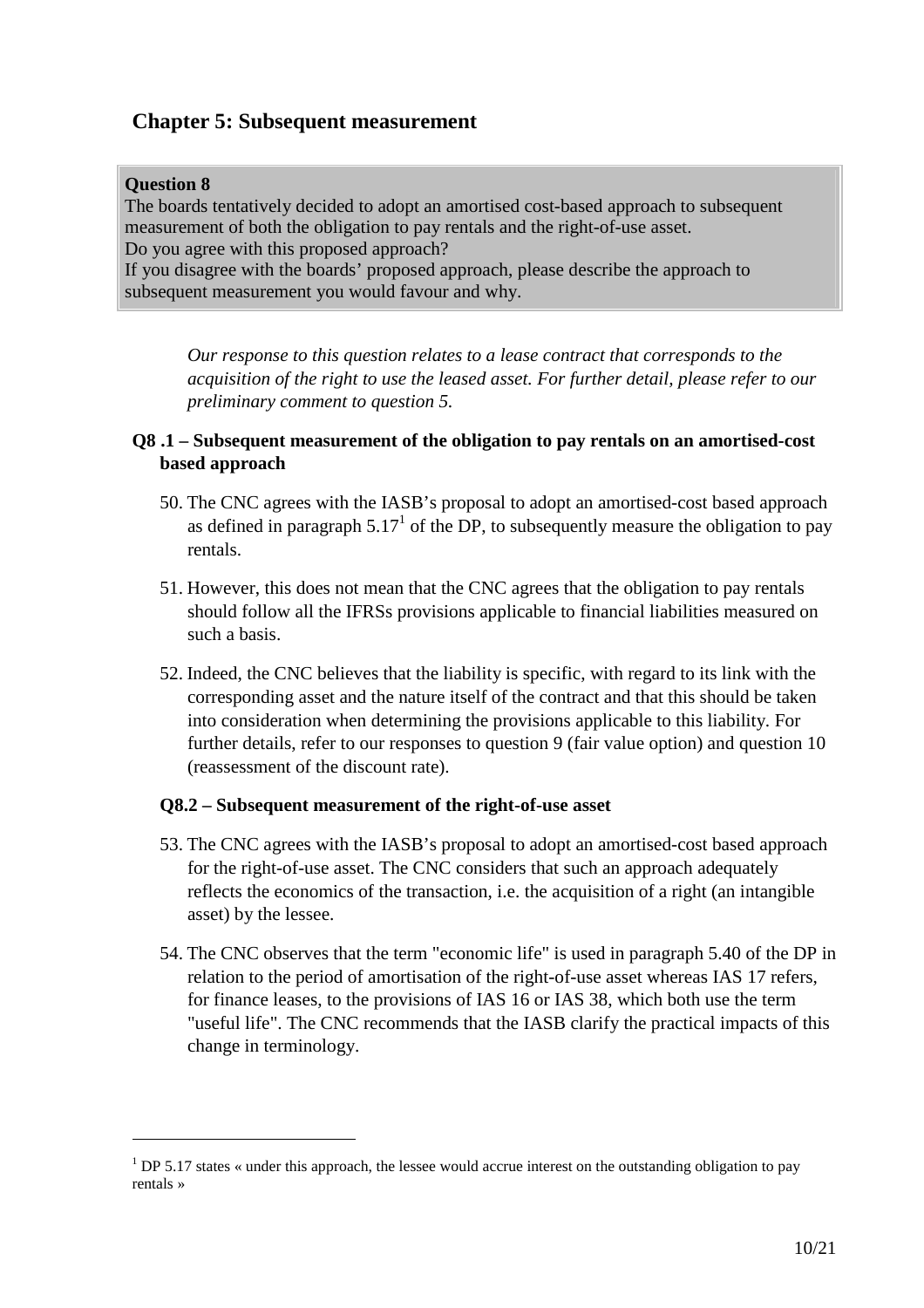Should a new lease accounting standard permit a lessee to elect to measure its obligation to pay rentals at fair value? Please explain your reasons.

*Our response to this question relates to a lease contract that corresponds to the acquisition of the right to use the leased asset. For further detail, please refer to our preliminary comment to question 5.* 

55. The CNC does not support a fair value option for the obligation to pay rentals. In addition, the CNC has not identified clearly what the advantages of such an option would be. The CNC recommends that the IASB clarify the reasons for this proposal.

#### **Question 10**

Should the lessee be required to revise its obligation to pay rentals to reflect changes in its incremental borrowing rate? Please explain your reasons.

If the boards decide to require the obligation to pay rentals to be revised for changes in the incremental borrowing rate, should revision be made at each reporting date or only when there is a change in the estimated cash flows? Please explain your reasons.

- 56. As discussed in question 6, the CNC favours the use of the lease's implicit interest rate for discounting the obligation when this is practicable to determine and if not, the use of the lessee's incremental borrowing rate.
- 57. Where the lessee's incremental borrowing rate is used, the CNC does not favour a systematic reassessment as proposed in the DP. The CNC shares the views of the FASB on this topic.
- 58. Indeed, the CNC observes that such a reassessment is not consistent with the provisions applicable when an entity borrows funds at a variable interest rate to purchase an asset. In this situation, the interest rate of the financial liability is not reassessed in case of change. The CNC also notes that such a reassessment is costly and will impose considerable burdens on preparers.
- 59. In addition, more generally, the CNC is opposed to taking into account the credit risk in the subsequent measurement of financial liabilities.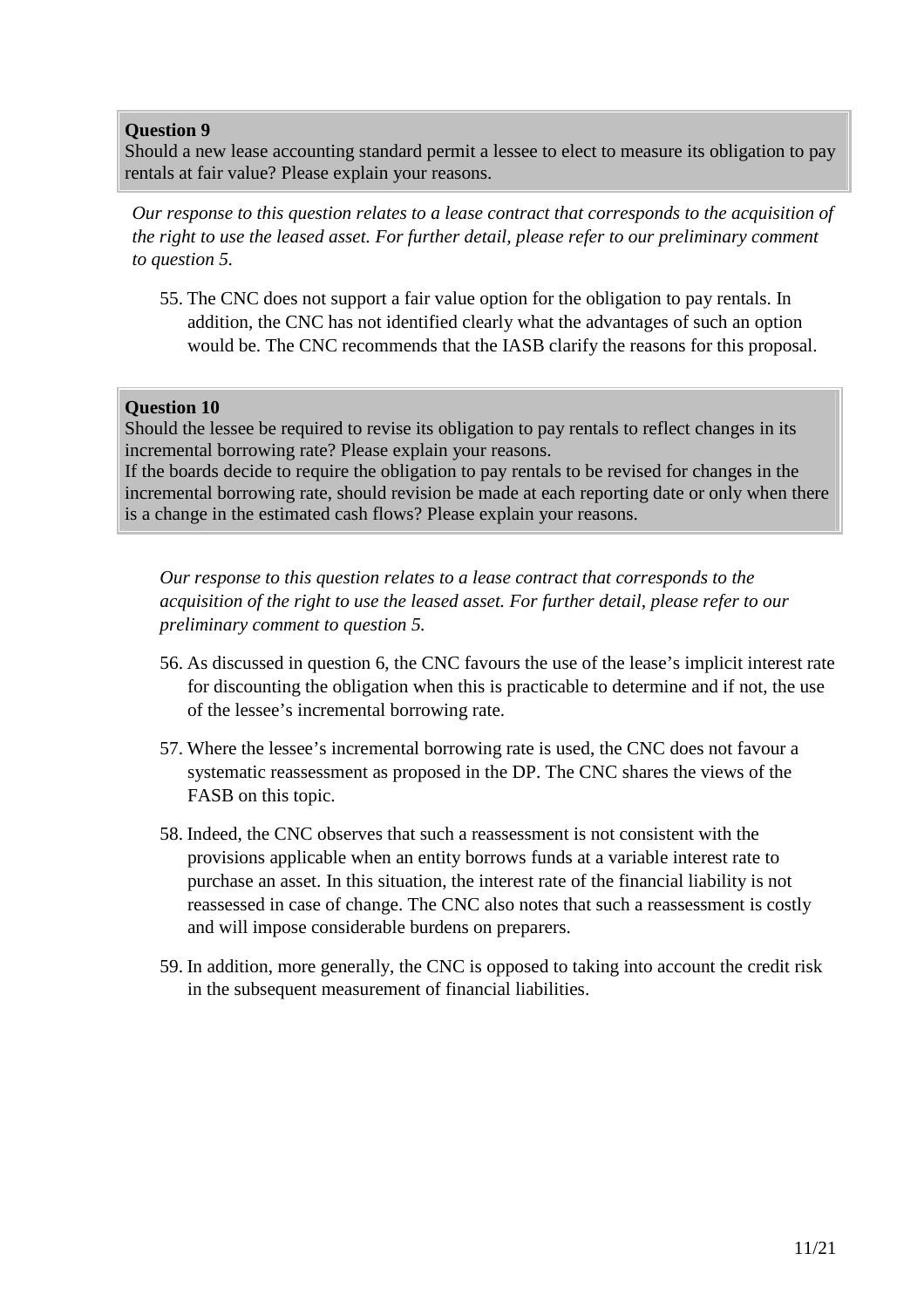In developing their preliminary views the boards decided to specify the required accounting for the obligation to pay rentals. An alternative approach would have been for the boards to require lessees to account for the obligation to pay rentals in accordance with existing guidance for financial liabilities.

Do you agree with the proposed approach taken by the boards? If you disagree, please explain why.

*Our response to this question relates to a lease contract that corresponds to the acquisition of the right to use the leased asset. For further detail, please refer to our preliminary comment to question 5.* 

- 60. The CNC agrees with the IASB's proposals to specify the required accounting for the obligation to pay rentals in the future standard that would deal with the recognition and measurement of lease contracts.
- 61. The CNC considers that this approach is appropriate in regard to the link that exists in a lease contract between the obligation to pay rentals and the right-of-use asset and that result in specific features for this liability.

### **Question 12**

Some board members think that for some leases the decrease in value of the right-of-use asset should be described as rental expense rather than amortisation or depreciation in the income statement.

Would you support this approach? If so, for which leases? Please explain your reasons.

- 62. The CNC does not support to describe the decrease in value of the right-of-use asset as rental expense rather than amortisation or depreciation in the income statement.
- 63. The CNC considers that recognising a rental expense in the income statement would not adequately reflect the fact that the lessee purchased a right-of-use asset, subsequently measured on an amortised-based cost approach.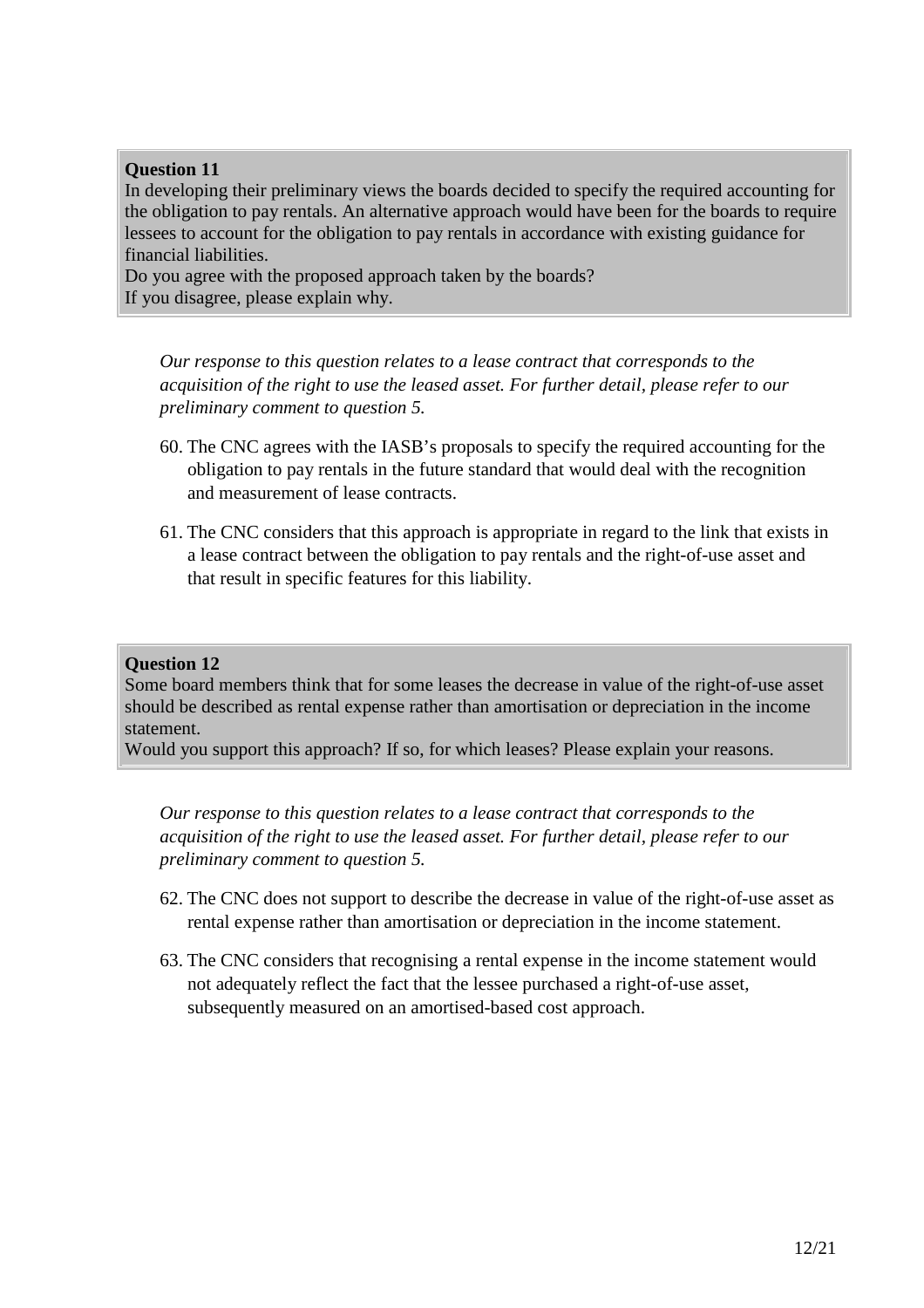# **Chapter 6: Leases with options**

#### **Question 13**

The boards tentatively decided that the lessee should recognise an obligation to pay rentals for a specified lease term, ie in a 10-year lease with an option to extend for five years, the lessee must decide whether its liability is an obligation to pay 10 or 15 years of rentals. The boards tentatively decided that the lease term should be the most likely lease term. Do you support the proposed approach?

If you disagree with the proposed approach, please describe what alternative approach you would support and why.

- 64. The CNC considers that the lessee should recognise an obligation to pay rentals for the minimal rental term/non cancellable lease term. Renewal, cancellation and /or purchase options should be accounted for separately.
- 65. Renewal and purchase options should give rise to additional assets and liability when exercised, reflecting the fair value of the additional rights and obligations conveyed to the lessee.
- 66. When accounting for options conveyed to the lessee, the exercise of the renewal or purchase options should generally not be anticipated : the fair value of the options themselves acquired at the beginning of the lease term will be reflected in the MLP required by the lease.
- 67. If the value of a renewal or purchase option can be measured at the inception of the contract, the option should be accounted for separately from the right-of-use asset. A portion of the present value of the rental payments would be deemed to relate to the purchase of the option. The difference between the present value of the rental payments and the value of the option would be deemed to relate to the right-of-use asset. The carrying amount of the option is not subsequently reassessed nor amortised. The carrying amount of the option is subject to impairment testing during the period up to the exercise date and, if the option is exercised, the carrying amount at the exercise date would be added to the right-of-use asset for the optional period (renewal option) or to the value of the asset (purchase option) and would be amortised as appropriate.
- 68. If the value of the option cannot be measured at the inception of the contract, the option would not be accounted for separately. The present value of the future rentals payments would be deemed to relate to the right-of-use asset.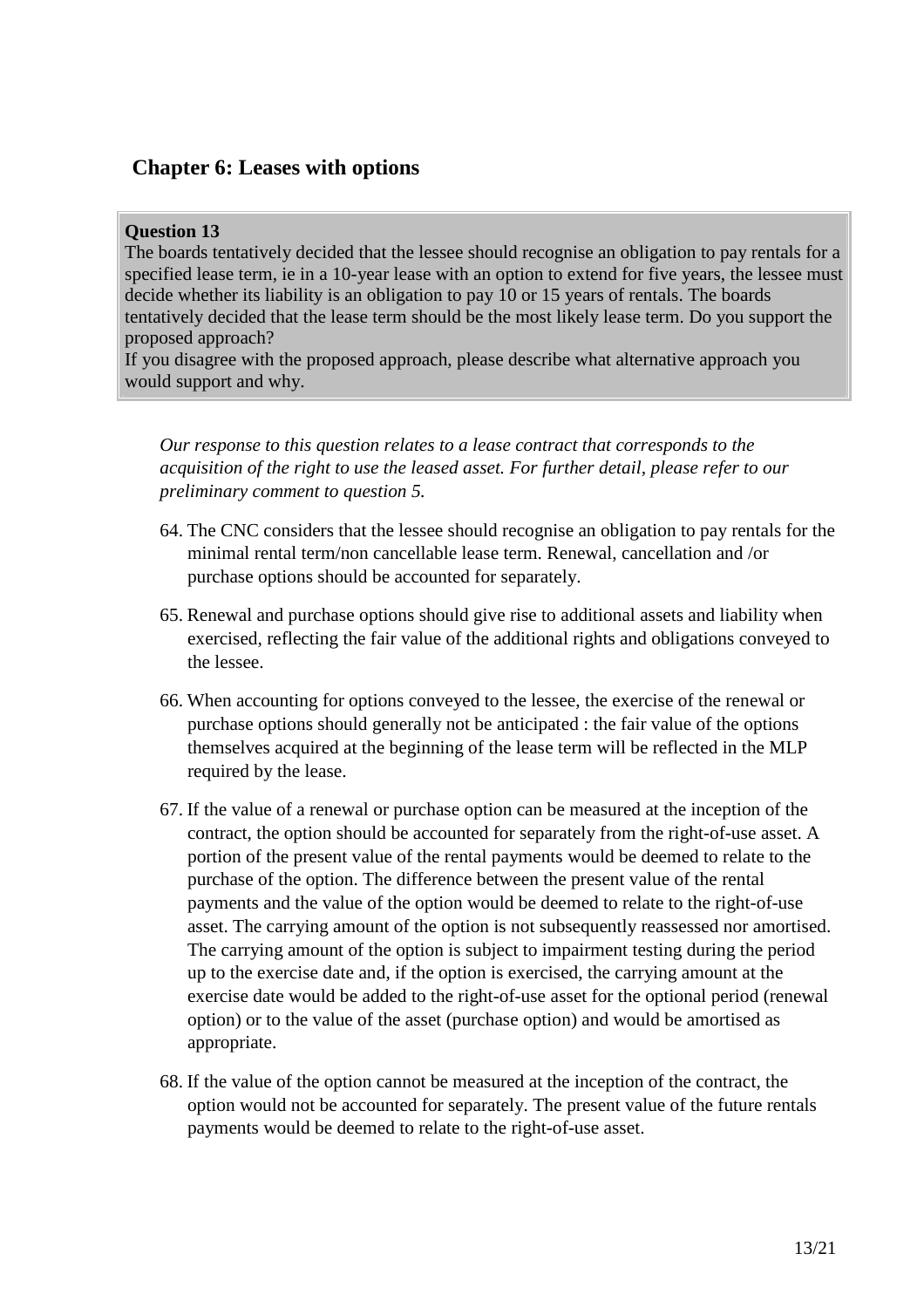#### **Additional comments**

- 69. Under the "a single asset and liability" approach proposed in DP, the lessee recognizes a liability for the rentals payable in the optional periods and /or for the exercise price when the exercise of these options is most likely. The CNC considers that this approach is conceptually flawed and does not meet the IFRSs requirements for the accounting of an option on a non-financial item.
	- 70. Indeed, the lessee has no contractual obligation with regard to an option to extend or terminate a lease or to purchase the lease item, until the lessee decides to exercise such an option. As a consequence, the lessee's obligation to pay rental during an optional period or to acquire the leased asset under an option does not meet the definition of a liability until the lessee exercises the option. The option conveys a right to the lessee and not an obligation. The lessee should measure this option at its value, i.e. the consideration that the lessee paid for this option and not through the amount of rentals that would be incurred when the option is exercised. The CNC also notes that options do not systematically have a value as for example when the option gives the lessee the right to renew the contract at market conditions.
	- 71. The CNC does not deny that the value of these options may be complex to determine. However, the CNC considers that there is no reason that justifies the rejection of an appropriate accounting treatment because of its complexity while favouring an accounting treatment that is conceptually flawed.
	- 72. The CNC contemplates a possibility to reconcile the separate accounting for options and a pragmatic approach which consists in determining the value of these options by comparing the amount of rentals for a contract including options with the amount of rentals for a contract without such options.
	- 73. In addition, the CNC questions the value of the information provided by the "a single asset and liability" approach.
	- 74. This approach does not reflect:
		- a. The flexibility resulting from lease contracts with renewal or cancellation options. As discussed previously, the lessee does not have any obligation as a result of the option but an asset, the right to renew or to cancel the initial contract, that it may choose to exercise or not;
		- b. The fact that the options also reflect how the parties to the contract have decided to share the economic risks of this contract.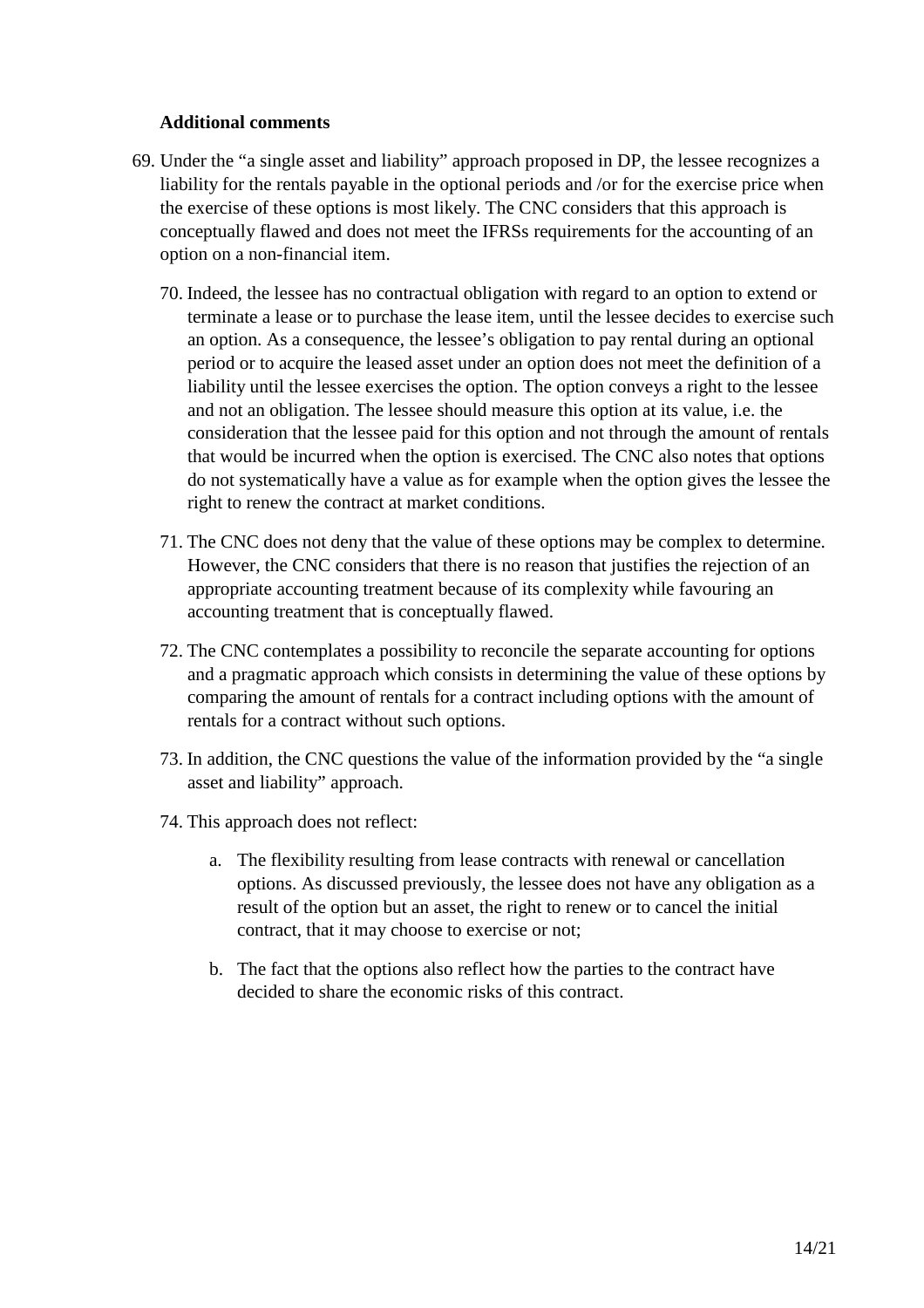- 75. The CNC questions also the relevance and decision-usefulness of a model that provides users with the same information for (with the assumption that the exercise of the option is "most likely") :
	- a. A three-year lease with a two-year renewal option;
	- b. A seven-year lease with a cancellation option after five years;
	- c. A non-cancellable five-year lease.
- 76. The CNC observes that DP 6.23 states that "the Board noted that additional disclosures may be required to enable users to differentiate between leases that include options and leases that do not", which tends to illustrate that the proposed model is not sufficient to provide users with relevant information in the statement of financial position.
- 77. The CNC believes that disclosures are not sufficient nor adequate to address this issue and that the IASB should reconsider the approach for the measurement of the lease obligation.

The boards tentatively decided to require reassessment of the lease term at each reporting date on the basis of any new facts or circumstances. Changes in the obligation to pay rentals arising from a reassessment of the lease term should be recognised as an adjustment to the carrying amount of the right-of-use asset.

Do you support the proposed approach?

If you disagree with the proposed approach, please describe what alternative approach you would support and why.

Would requiring reassessment of the lease term provide users of financial statements with more relevant information? Please explain why.

*Our response to this question relates to a lease contract that corresponds to the acquisition of the right to use the leased asset. For further detail, please refer to our preliminary comment to question 5.* 

78. The CNC considers that the obligation to pay rentals should only be accounted for the non-cancellable period. The renewal, cancellation and / or purchase options should be accounted for separately. For further detail, please refer to our answer to question 13.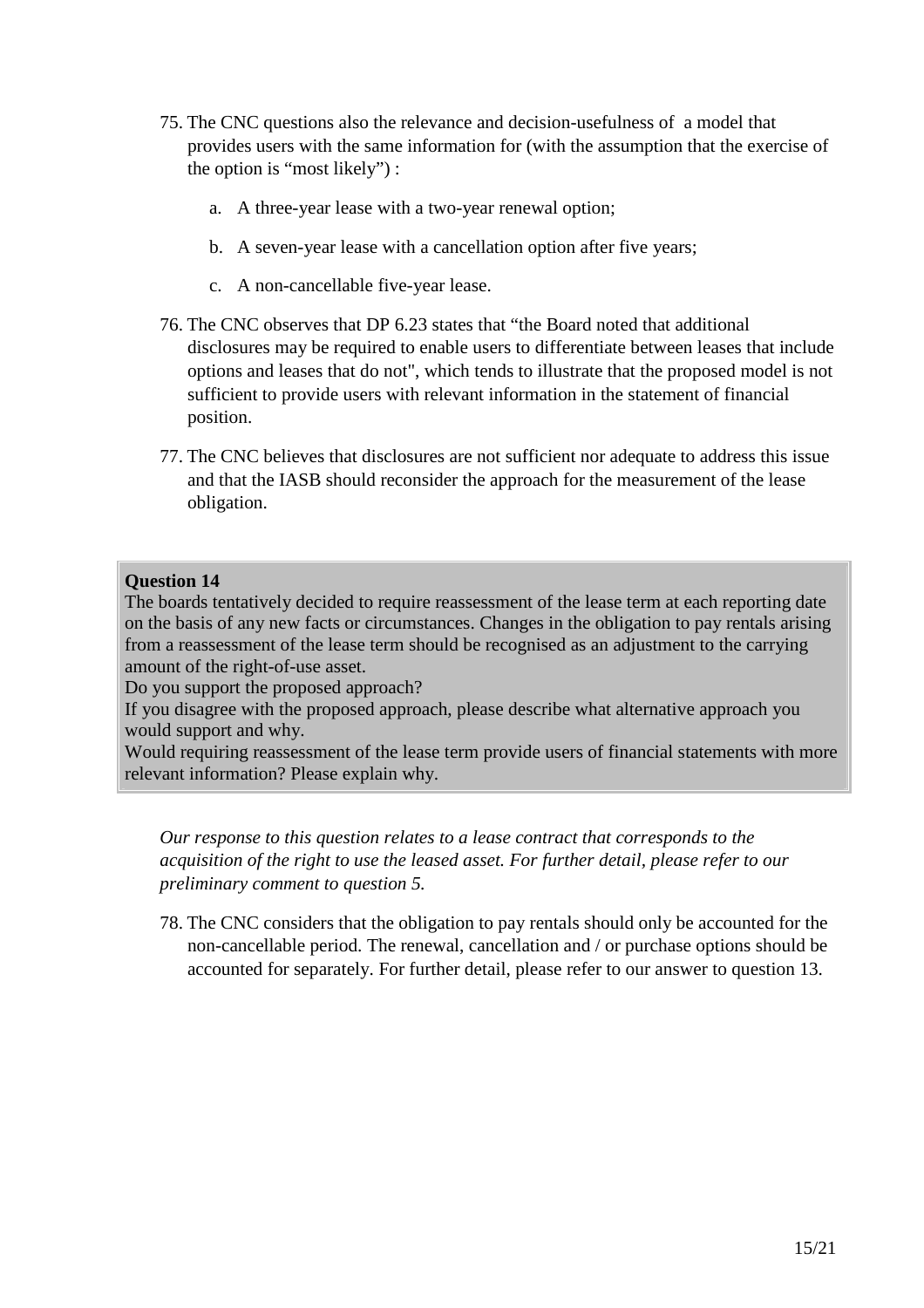The boards tentatively concluded that purchase options should be accounted for in the same way as options to extend or terminate the lease. Do you agree with the proposed approach? If you disagree with the proposed approach, please describe what alternative approach you would support and why.

*Our response to this question relates to a lease contract that corresponds to the acquisition of the right to use the leased asset. For further detail, please refer to our preliminary comment to question 5.* 

- 79. The CNC agrees with the argument set out in DP 6.56 that purchase options can be viewed as the ultimate renewal option.
- 80. Thus, with regard to the approach defended by the CNC, the CNC considers that purchase options should be accounted for separately, in the same manner as renewal or cancellation options. For further detail, please refer to our answer to question 13.

# **Chapter 7: Contingent rentals and residual value guarantees**

#### **Question 16**

The boards propose that the lessee's obligation to pay rentals should include amounts payable under contingent rental arrangements. Do you support the proposed approach? If you disagree with the proposed approach, what alternative approach would you recommend and why?

*Our response to this question relates to a lease contract that corresponds to the acquisition of the right to use the leased asset. For further detail, please refer to our preliminary comment to question 5.* 

## **Contingent rentals that are not based on a rate or index**

- 81. The CNC considers that:
	- a. Initial and subsequent measurement of the lessee's obligation to pay rentals should include amounts payable under contingent rental arrangements;
	- b. Changes in the lessee's obligation to pay rentals arising from reassessments should be recognised as an adjustment to the carrying amount of the right-ofuse asset.
	- 82. The CNC agrees with the IASB that the lessee has an unconditional obligation to pay the additional rentals when the future event requiring the payment occurs (for example when a certain level of sales is exceeded). Thus, the lessee has effectively incurred a liability for an amount that is uncertain and should be estimated. The issue is a measurement issue, not a recognition issue.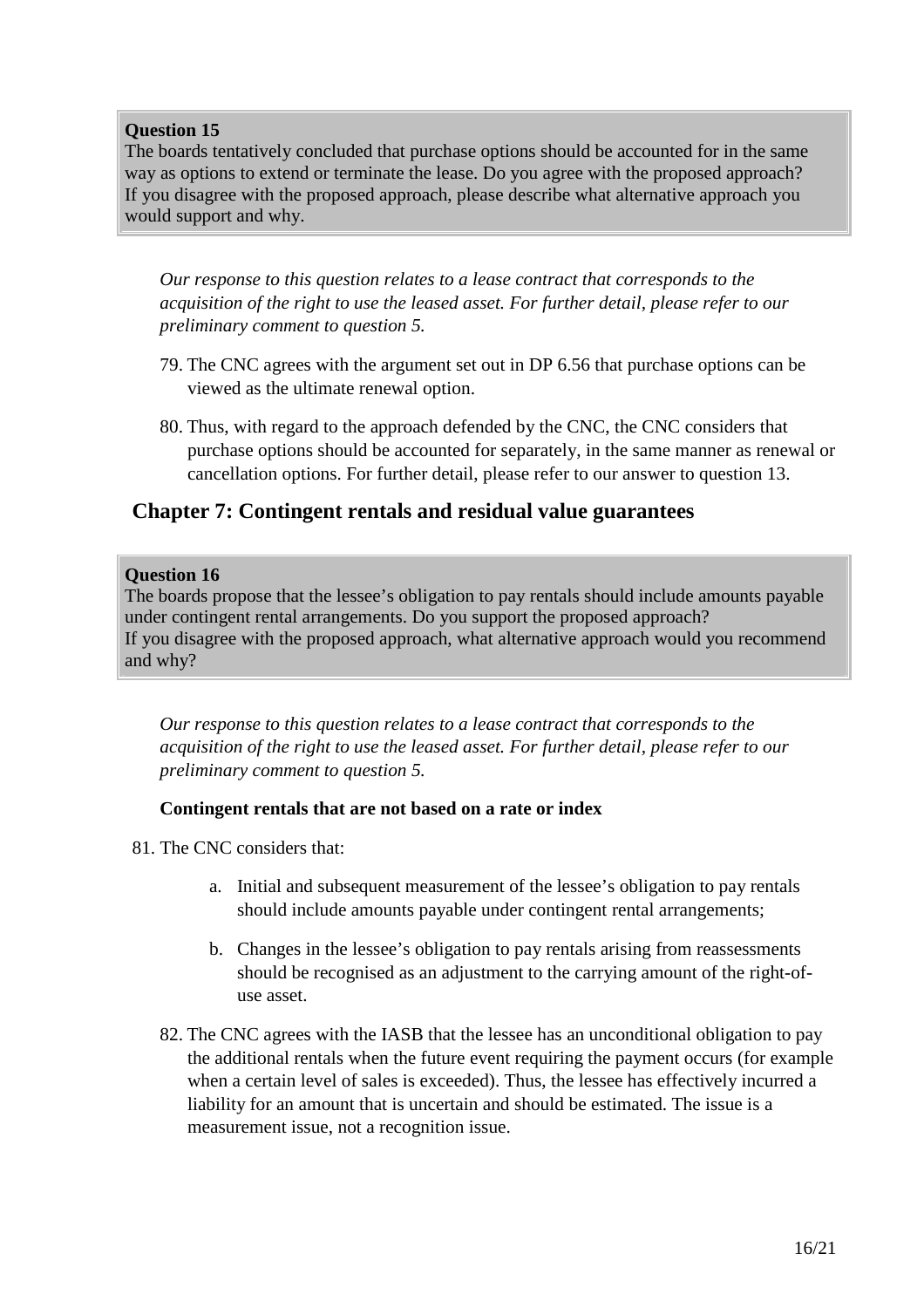- 83. The CNC also agrees with the IASB that a change in the estimate of contingent rentals should be viewed as a change to the originally estimated cost of the right-of-use asset and thus, should be accounted for under an approach similar to that adopted in IFRIC 1.
- 84. However, contrary to the IASB, the CNC considers that the lessee should measure initial and subsequent contingent rentals on the basis of the most likely contingent rental payments and not on the basis of a probability-weighted estimate of the rentals payable. The CNC also notes that this view is consistent with the FASB' decision on this topic. In addition, as already stated in our response to question 8 with respect to "ED of proposed amendment to IAS 37"dated October 26, 2005, the CNC favours a "probable outcome" approach for the measurement of single liabilities. In addition, the CNC has not seen more arguments or evidence in this DP, than there were in the ED "IAS 37" that a probability-weighted approach provides a better information for the measurement of a single liability than a most likely approach.
- 85. In regard to the reassessment of the estimate of the contingent rentals, the CNC considers that it should be required only when the changes in facts and circumstances are such that the economics of the contracts are significantly modified. The CNC believes that this approach would both provide decision-useful information, e.g. information only in the event of significant changes and limit the burden on preparers resulting from systematic reassessment at each reporting date.

#### **Contingent rentals that are based on a rate or index**

86. The CNC considers that if lease rentals are contingent on changes in an index or rate, the lessee should initially measure the obligation to pay rentals using the index or rate existing at the inception of the lease. Changes in amounts payable arising from changes in the indices would be recognised in profit or loss. Indeed, the CNC believes that the subsequent changes in the index represent an additional cost for the entity that do not indicate any corresponding increase in the value of the originally assessed cost of the right-of-use asset.

## **Question 17**

The IASB tentatively decided that the measurement of the lessee's obligation to pay rentals should include a probability-weighted estimate of contingent rentals payable. The FASB tentatively decided that a lessee should measure contingent rentals on the basis of the most likely rental payment. A lessee would determine the most likely amount by considering the range of possible outcomes. However, this measure would not necessarily equal the probabilityweighted sum of the possible outcomes.

Which of these approaches to measuring the lessee's obligation to pay rentals do you support? Please explain your reasons.

87. Please refer to our answer to question 16.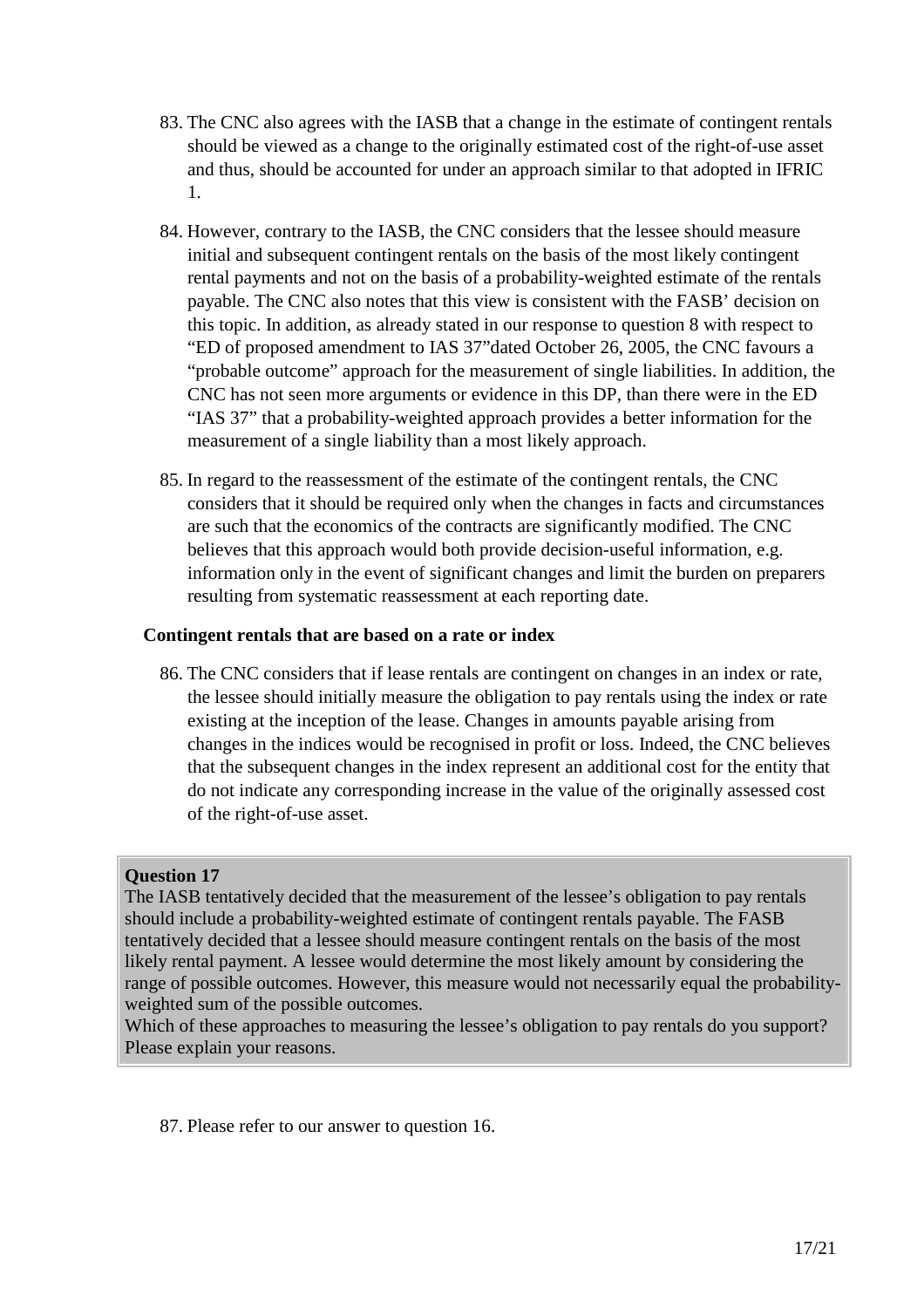The FASB tentatively decided that if lease rentals are contingent on changes in an index or rate, such as the consumer price index or the prime interest rate, the lessee should measure the obligation to pay rentals using the index or rate existing at the inception of the lease. Do you support the proposed approach? Please explain your reasons.

88. Please refer to our answer to question 16.

#### **Question 19**

The boards tentatively decided to require remeasurement of the lessee's obligation to pay rentals for changes in estimated contingent rental payments. Do you support the proposed approach? If not, please explain why.

89. Please refer to our answer to question 16.

#### **Question 20**

The boards discussed two possible approaches to recognising all changes in the lessee's obligation to pay rentals arising from changes in estimated contingent rental payments: (a) recognise any change in the liability in profit or loss

(b) recognise any change in the liability as an adjustment to the carrying amount of the rightof-use asset.

Which of these two approaches do you support? Please explain your reasons. If you support neither approach, please describe any alternative approach you would prefer and why.

90. Please refer to our answer to question 16.

## **Question 21**

The boards tentatively decided that the recognition and measurement requirements for contingent rentals and residual value guarantees should be the same. In particular, the boards tentatively decided not to require residual value guarantees to be separated from the lease contract and accounted for as derivatives. Do you agree with the proposed approach? If not, what alternative approach would you recommend and why?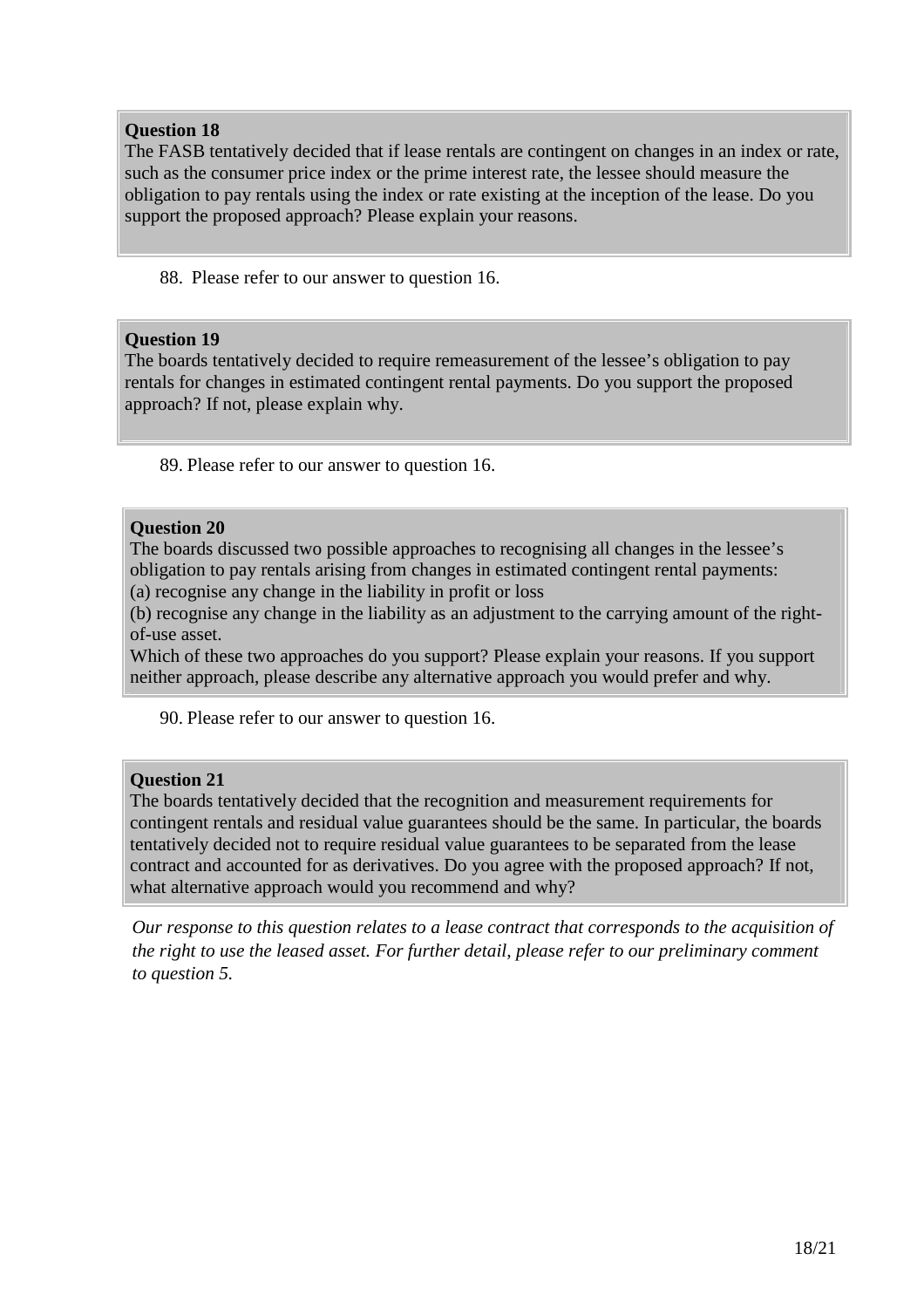- 91. The CNC considers that residual value guarantees should be accounted for under the same approach that the CNC defends for contingent rentals that are not based on an index or rate, namely:
	- a. the initial and subsequent lessee's obligation to pay rentals should include amounts payable under residual value guarantees estimated on a most likely basis as defended by the FASB and not on a probability-weighted basis as proposed in the DP;
	- b. the changes in the lessee's obligation to pay rentals arising from changes in the contingent rentals should be recognised as an adjustment to the carrying amount of the right-of-use asset as proposed in the DP;
	- c. reassessment of the estimate of the contingent rentals should be required only when the changes in facts and circumstances are such that the economics of the contracts are significantly modified and not on a systematic basis as proposed in the DP.
- 92. The CNC considers that the obligation to pay an amount under the residual value guarantee is unconditional as the lessee commits itself to pay a difference of value if the value of the leased item at the end of the lease is below a specified value as per contract. As a consequence, the lessee has no other possibility but to pay this amount when the criteria specified in the contract are met. The residual value guarantee is in practice one of the components of the cost of the right-of-use asset and as such, should not be accounted for separately from the contract as a derivative.

# **Chapter 8: Presentation**

## **Question 22**

Should the lessee's obligation to pay rentals be presented separately in the statement of financial position? Please explain your reasons. What additional information would separate presentation provide?

*Our response to this question relates to a lease contract that corresponds to the acquisition of the right to use the leased asset. For further detail, please refer to our preliminary comment to question 5.*

93. The CNC considers that in such contracts, under which the entity does not, in substance, finance the purchase of the leased asset but purchases only a right-of-use asset, the liability that the entity incurs is not a financial liability but has the nature of a trade payable. Therefore the CNC recommends that the obligation to pay rentals is classified as « trade payable » in the statement of financial position.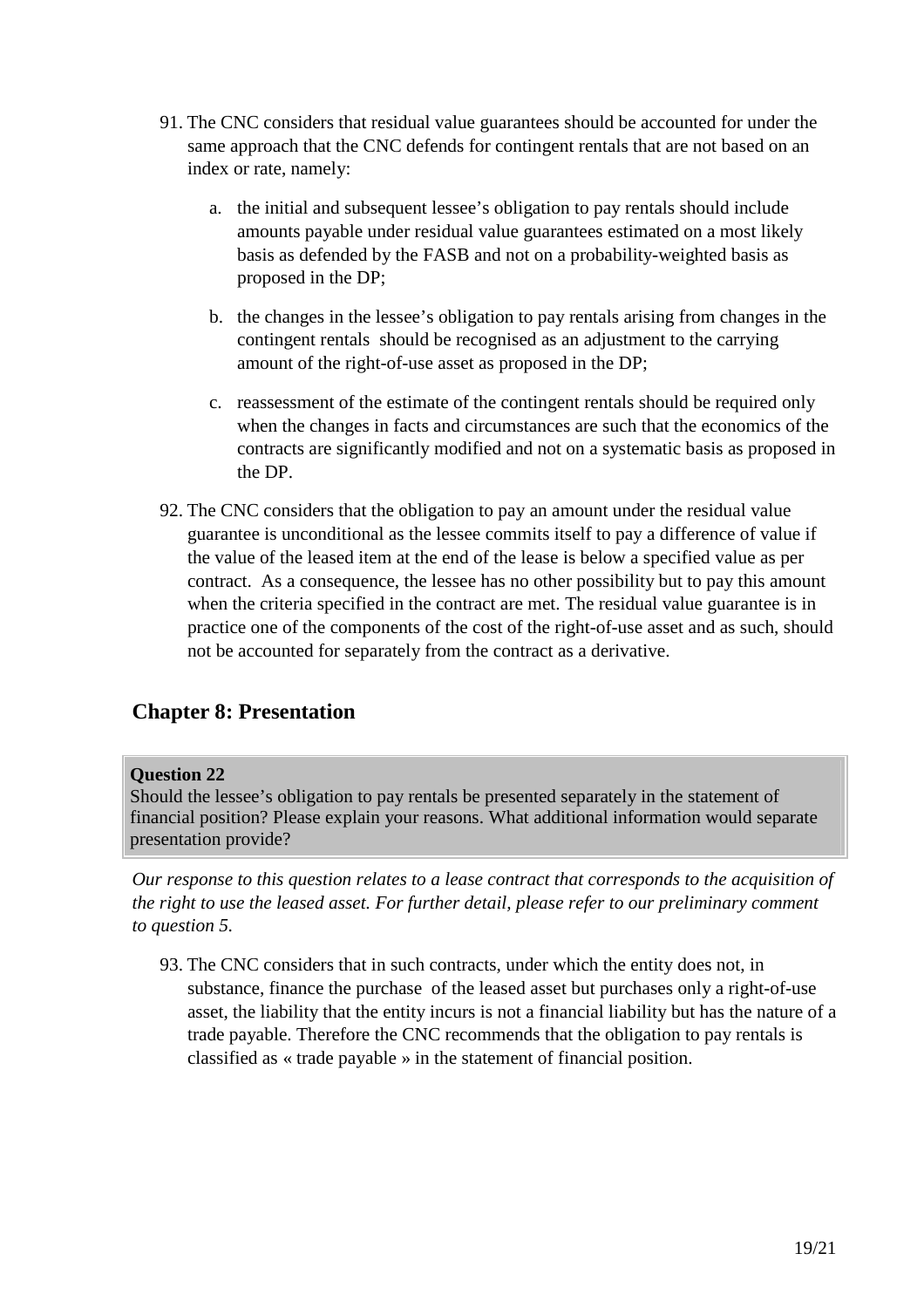This chapter describes three approaches to presentation of the right-of-use asset in the statement of financial position. How should the right-of-use asset be presented in the statement of financial position?

Please explain your reasons.

What additional disclosures (if any) do you think are necessary under each of the approaches?

*Our response to this question relates to a lease contract that corresponds to the acquisition of the right to use the leased asset. For further detail, please refer to our preliminary comment to question 5.*

- 94. The CNC considers that the approach consisting of presenting the right-of-use asset on the basis of the nature of the leased asset but separately from other owned assets is the most reasonable.
- 95. Indeed, although the right-of-use asset is an intangible asset, this approach reflects that the right-of-use asset is not an owned asset (ie it is not identical to the other assets) even if the leased asset is economically used by the entity during the non-cancellable period as the other owned assets of the same nature.

## **Chapter 9: Other lessee issues**

#### **Question 24**

Are there any lessee issues not described in this discussion paper that should be addressed in this project? Please describe those issues.

96. No

## **Chapter 10: Lessor accounting**

#### **General comment**

- 97. The CNC considers that a project dealing with lease accounting can and should only be handled on a comprehensive basis, e.g by analysing the lease contracts and their consequences from both the lessee and the lessor's points of views. Such an approach is the only way to ensure that the future model for lease accounting is robust and consistent.
- 98. The discussions held on lessor accounting by the Boards are at a starting point. Nevertheless, as discussed in question 3, the CNC observes that the tentative decisions taken during the IASB's board meeting in May seem to consider that the lessor has an obligation to provide a service to the lessee during the lease term which is contradictory with the general principle of the DP under which the lessee purchases a right-of-use asset from the lessor at the inception of the lease.